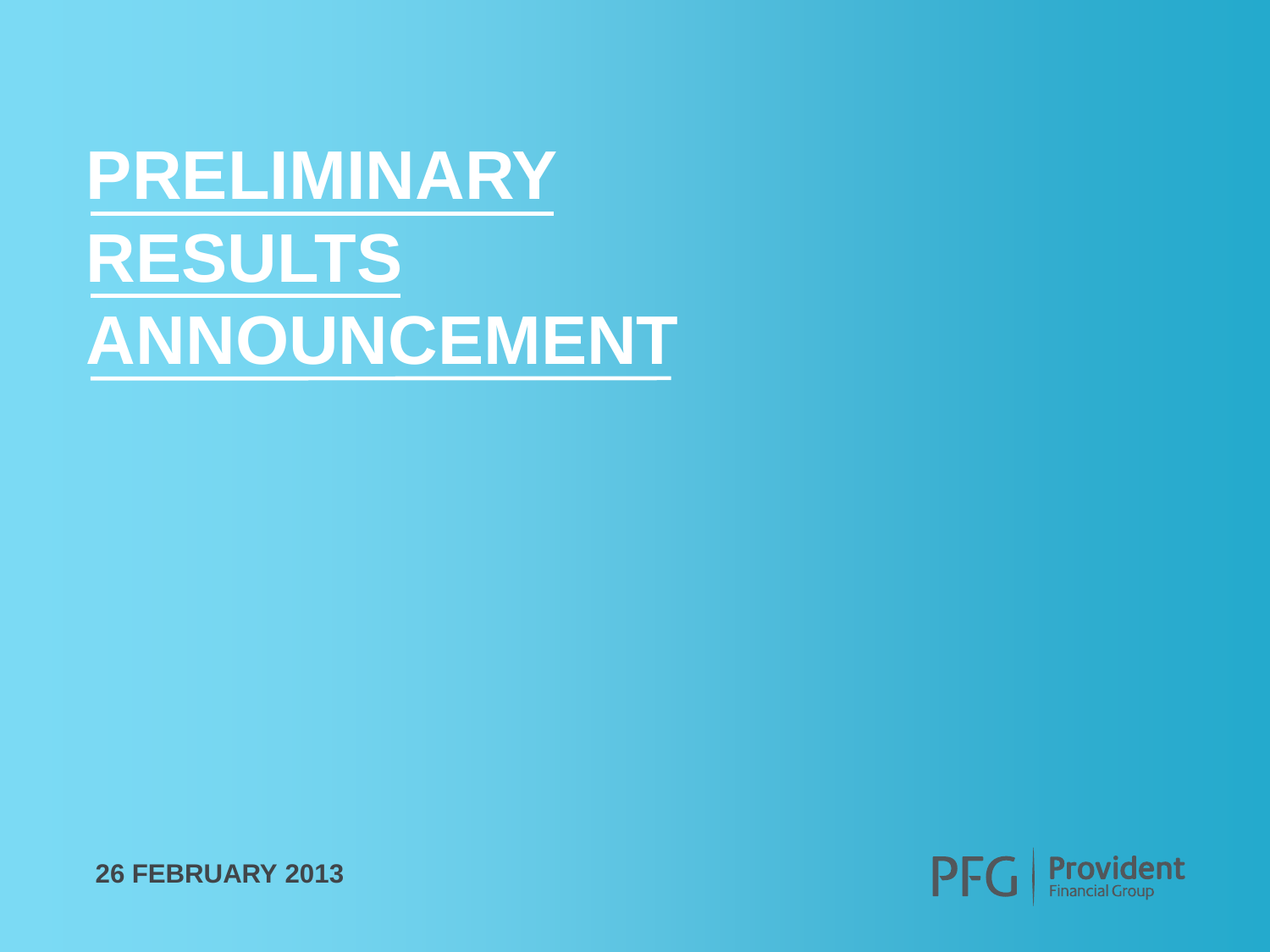#### **TODAY'S PRESENTATION**

- **HIGHLIGHTS AND BUSINESS OVERVIEW PETER CROOK**
- **FINANCIAL REVIEW ANDREW FISHER**
- **REGULATION AND OUTLOOK PETER CROOK**
- **QUESTIONS**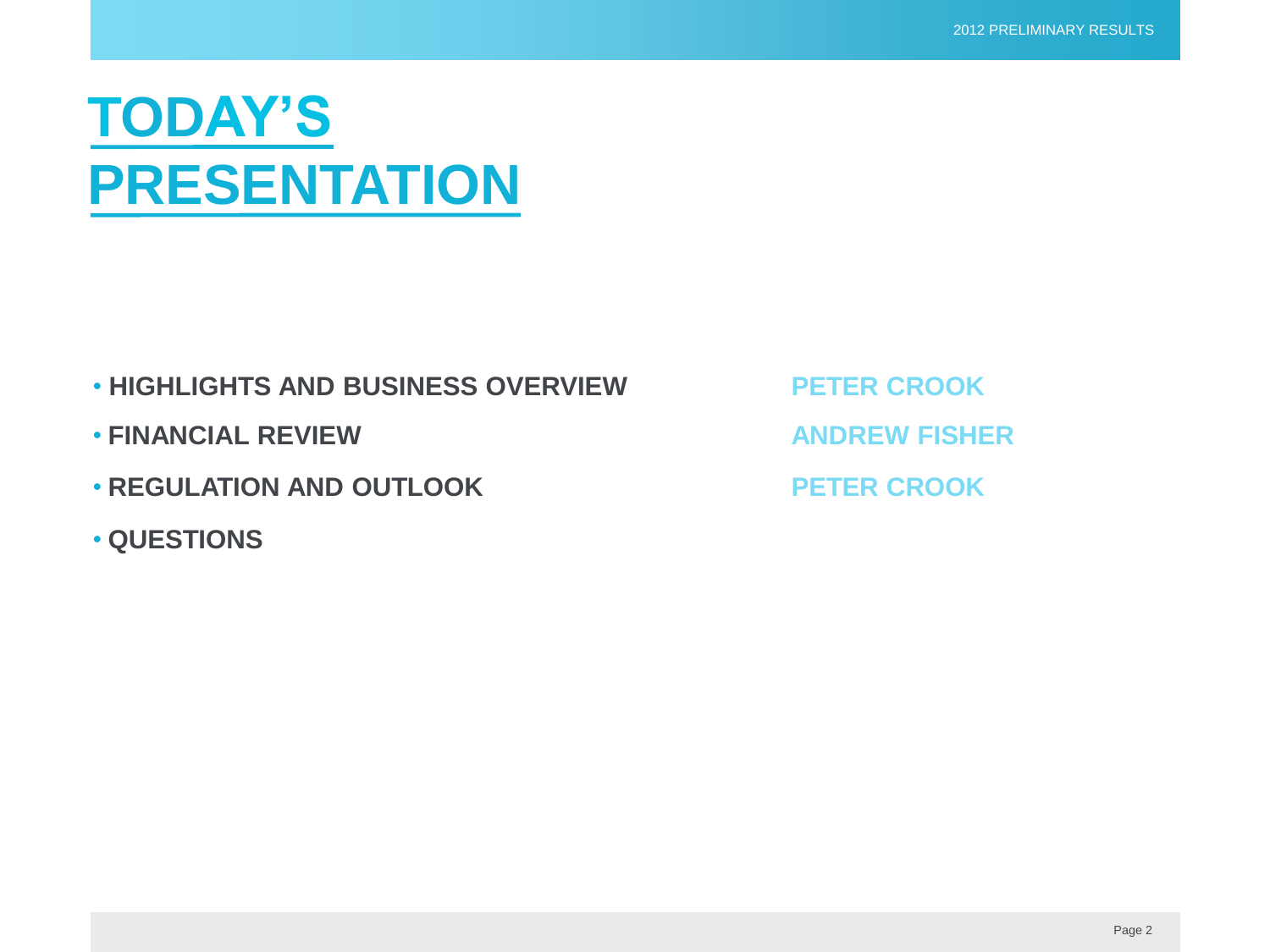#### **HIGHLIGHTS AND BUSINESS OVERVIEW**

**PETER CROOK – CHIEF EXECUTIVE**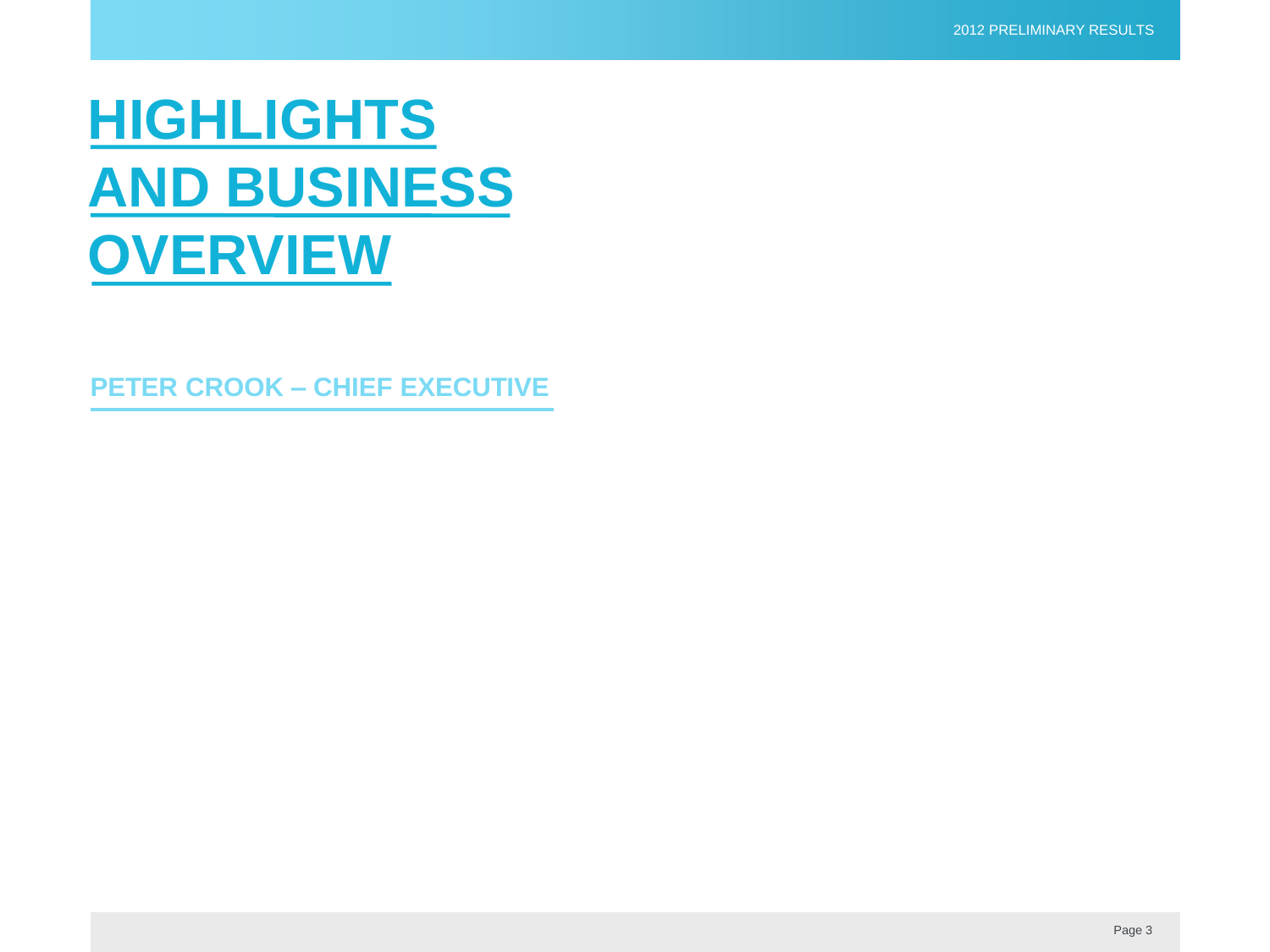#### **HIGHLIGHTS**

#### **STRONG PERFORMANCE**

- Profit before tax up 11.7% to £181.1m<sup>1</sup> and EPS up 13.8% to 102.0p<sup>1</sup>
- Total dividend per share up 11.9% to 77.2p supported by strong capital generation
- Stable Consumer Credit Division (CCD) performance in challenging market conditions
- Further strong growth and returns at Vanquis Bank from increased investment in customer acquisition programme
- Favourable impairment trends from cautious approach to extending credit
- Polish credit card operation progressing to plan
- Gearing stable at 3.2 times and group fully funded into 2015

1 *Stated before an exceptional credit of £15.6m comprising a £17.7m curtailment credit on pensions and a £2.1m impairment charge on goodwill*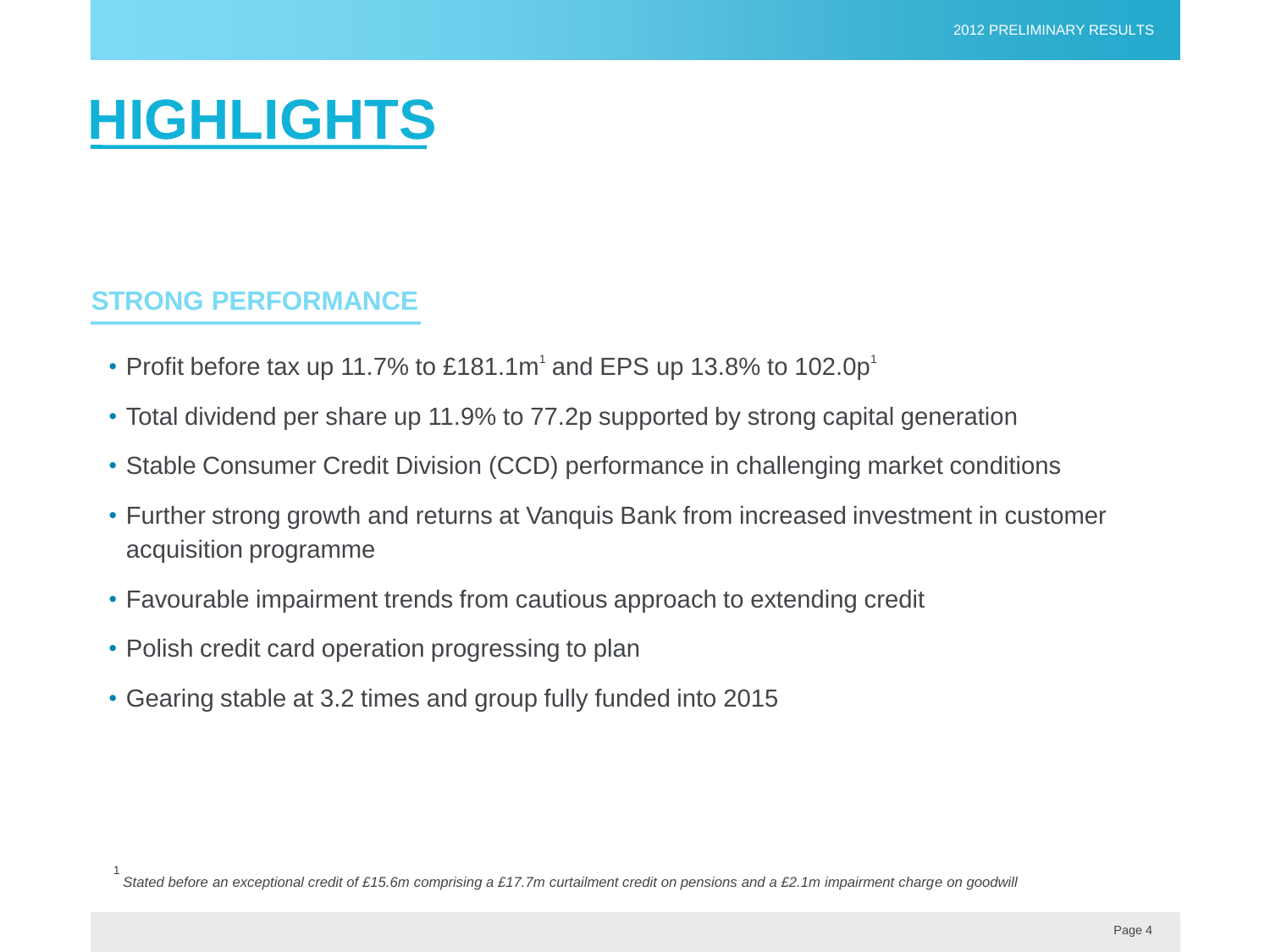#### **MARKET CONDITIONS AND BUSINESS POSITIONING CCD**

- Competitive landscape in home credit unchanged
- Modest increase in household average weekly earnings
- Household disposable incomes under pressure from food, fuel and utility price inflation
- Cautious customer behaviour moderating demand for credit, particularly for more discretionary spending

#### **MARKET CONDITIONS BUSINESS POSITIONING**

- Continuing tight credit standards have reinforced credit quality and moderated sales
- Strong focus of field capacity on collections through first half of year
- Programme to drive operational effectiveness supported by new senior management appointments
- Uplift in sales and marketing spend in second half, including One Card launch and TV advertising
- Agenda to promote medium-term growth supported by senior appointment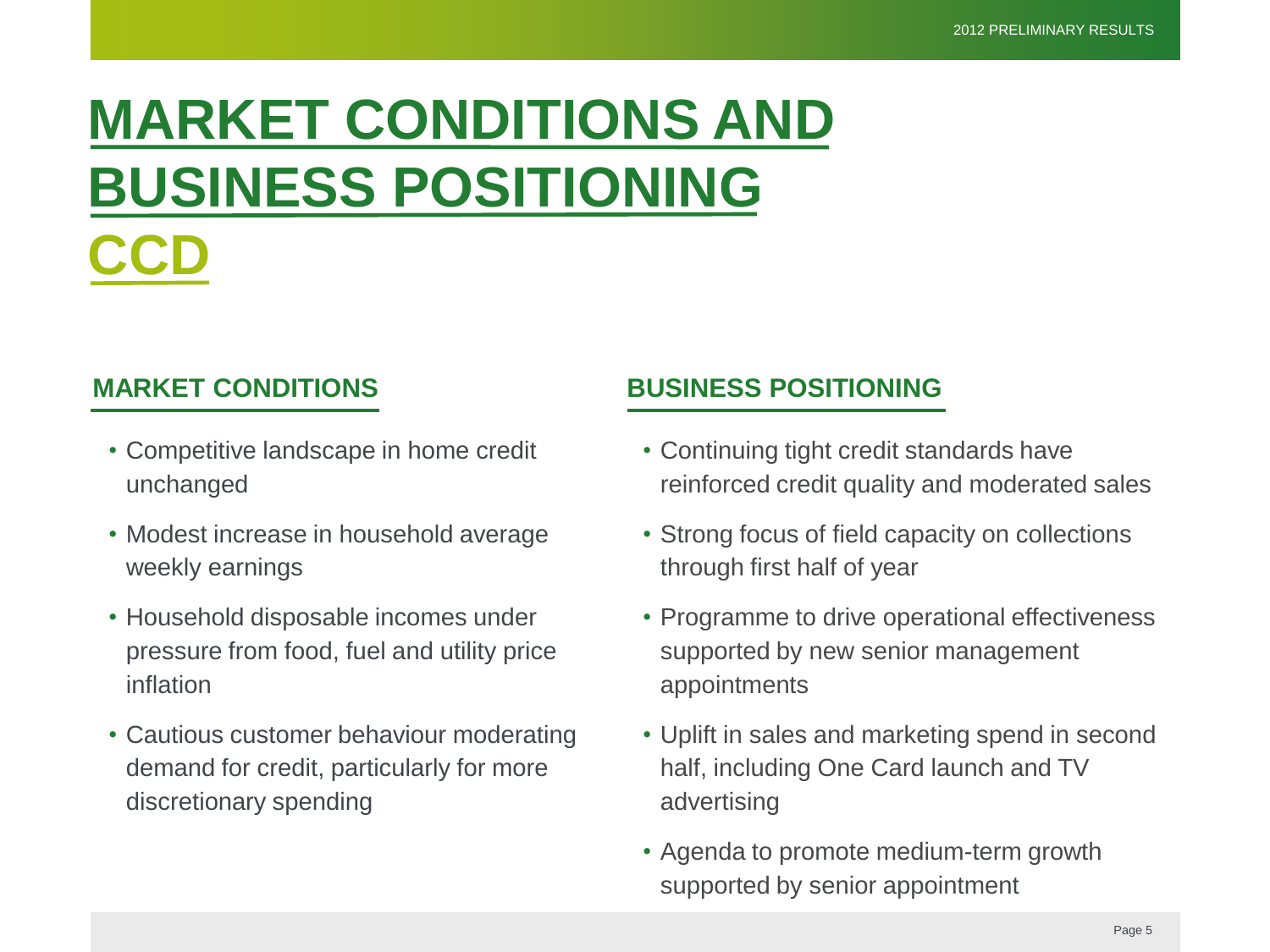## **MARKET CONDITIONS AND BUSINESS POSITIONING VANQUIS BANK**

- Vanquis Bank remains most active participant in underserved non-standard credit card market
- Strong flow of applications from both direct mail and internet channels
- Backdrop of stable UK employment market
- Some modest increase in activity from adjacent non-standard card products

#### **MARKET CONDITIONS BUSINESS POSITIONING**

- No change to tight underwriting and credit line increase criteria which are supporting stable, record low arrears and above target returns
- Higher growth from increased investment in direct mail programme
- Credit standards will remain unchanged due to uncertain outlook for employment market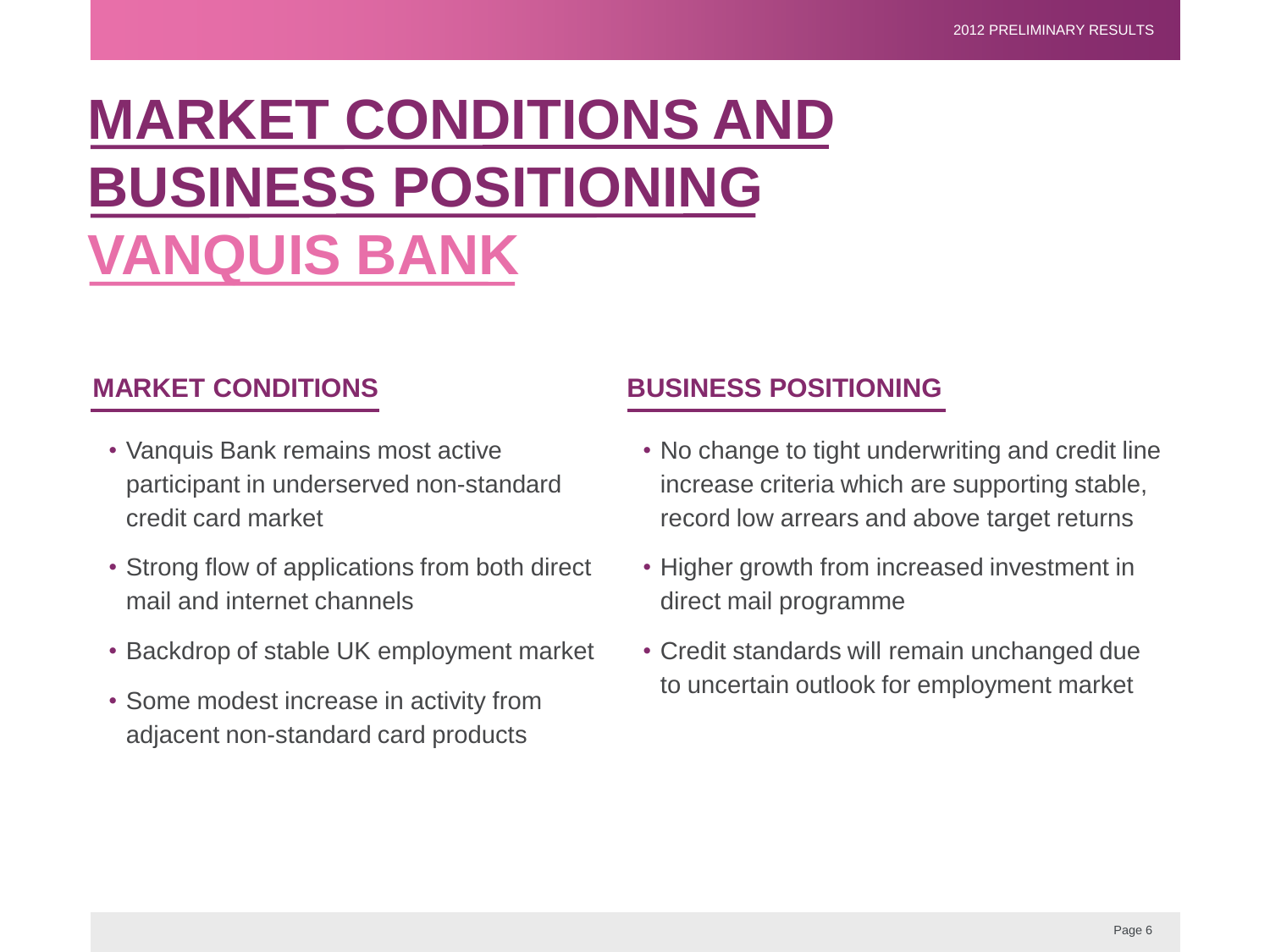#### **FINANCIAL REVIEW**

**ANDREW FISHER– FINANCE DIRECTOR**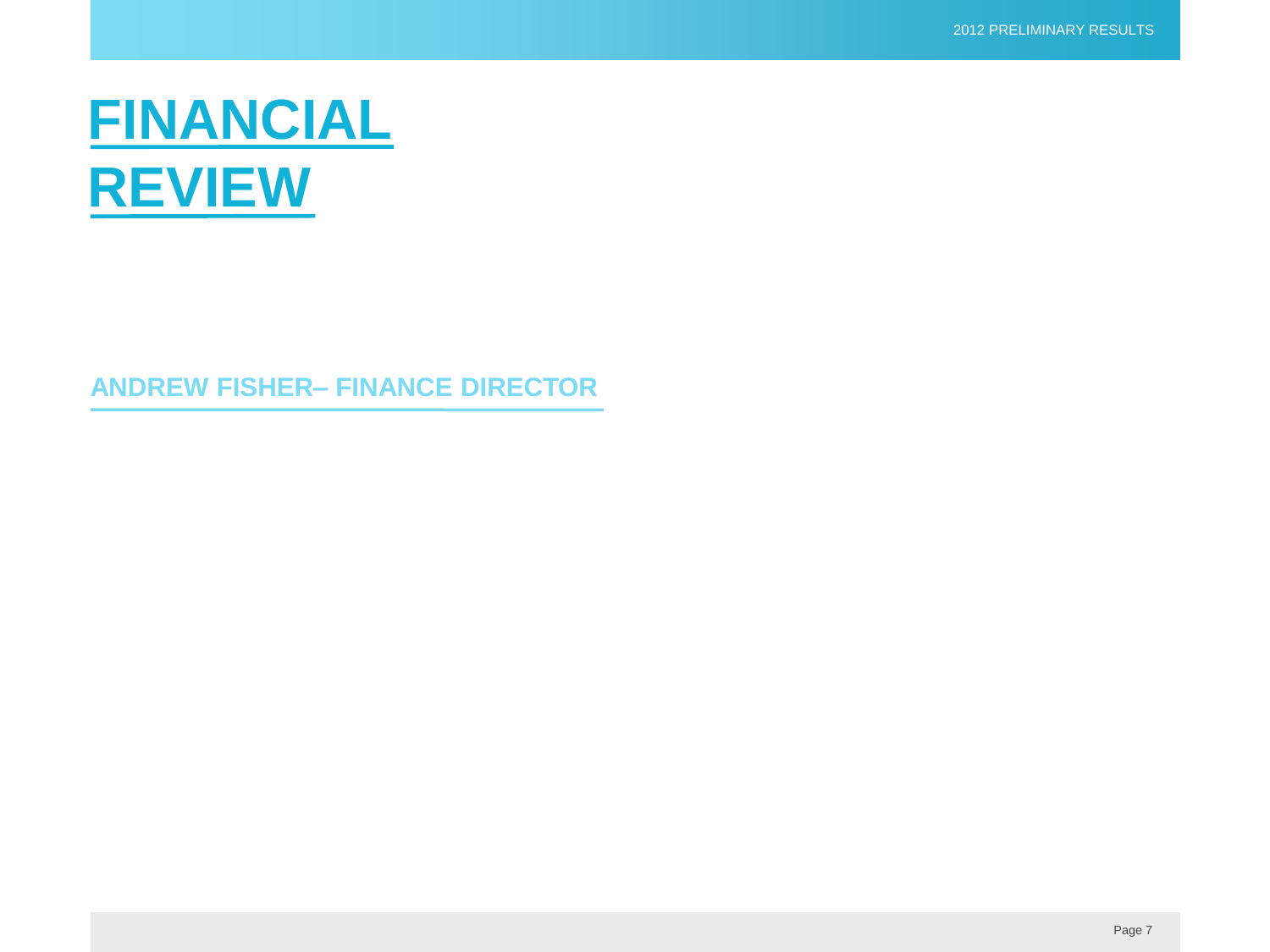#### **PROFIT BEFORE TAX GROUP**

| <b>Year ended 31 December</b>             | 2012<br>£m               | 2011<br>£m     | <b>Change</b><br>% |
|-------------------------------------------|--------------------------|----------------|--------------------|
| <b>CCD</b>                                | 125.1                    | 127.5          | (1.9)              |
|                                           |                          |                |                    |
| Vanquis Bank:                             |                          |                |                    |
| $- UK$                                    | 71.3                     | 44.2           | 61.3               |
| - Poland                                  | (3.3)                    | $\blacksquare$ | n/a                |
| <b>Total Vanquis Bank</b>                 | 68.0                     | 44.2           | 53.8               |
|                                           |                          |                |                    |
| Central:                                  |                          |                |                    |
| - costs                                   | (12.0)                   | (10.2)         | (17.6)             |
| - interest receivable                     | $\overline{\phantom{a}}$ | 0.6            | n/a                |
| Total central                             | (12.0)                   | (9.6)          | (25.0)             |
|                                           |                          |                |                    |
| Profit before tax                         | 181.1                    | 162.1          | 11.7               |
|                                           |                          |                |                    |
| Tax rate                                  | 24.5%                    | 26.1%          |                    |
| Adjusted earnings per share (pence)       | 102.0                    | 89.6           | 13.8               |
| Proposed final dividend per share (pence) | 48.4                     | 42.3           | 14.4               |

1 *Stated before an exceptional credit of £15.6m comprising a £17.7m curtailment credit on pensions and a £2.1m impairment charge on goodwill*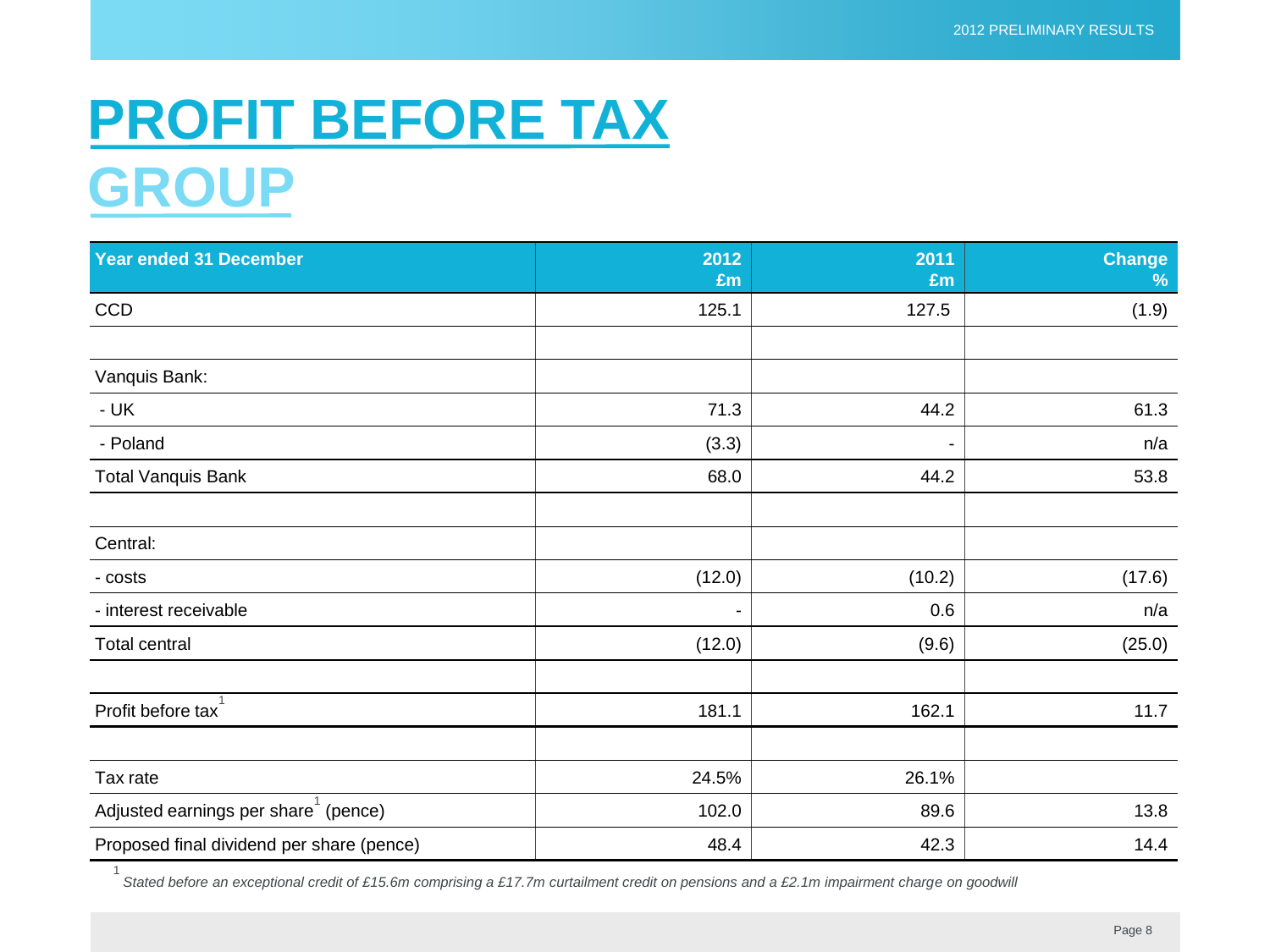#### **INCOME STATEMENT CCD**

| Year ended 31 December  | 2012<br>£m | 2011<br>£m | Change<br>% |
|-------------------------|------------|------------|-------------|
| Customer numbers ('000) | 1,827      | 1,825      | 0.1         |
| Year-end receivables    | 869.6      | 876.7      | (0.8)       |
| Average receivables     | 782.7      | 783.4      | (0.1)       |
|                         |            |            |             |
| Revenue                 | 696.9      | 697.1      |             |
| Impairment              | (230.2)    | (223.8)    | (2.9)       |
| Revenue less impairment | 466.7      | 473.3      | (1.4)       |
| Revenue yield*          | 89.0%      | 89.0%      |             |
| Impairment % revenue**  | 33.0%      | 32.1%      |             |
| Costs                   | (295.4)    | (298.8)    | 1.1         |
| Interest                | (46.2)     | (47.0)     | 1.7         |
| Profit before tax       | 125.1      | 127.5      | (1.9)       |

\* Revenue as a percentage of average receivables for the year ended 31 December

\*\* Impairment as a percentage of revenue for the year ended 31 December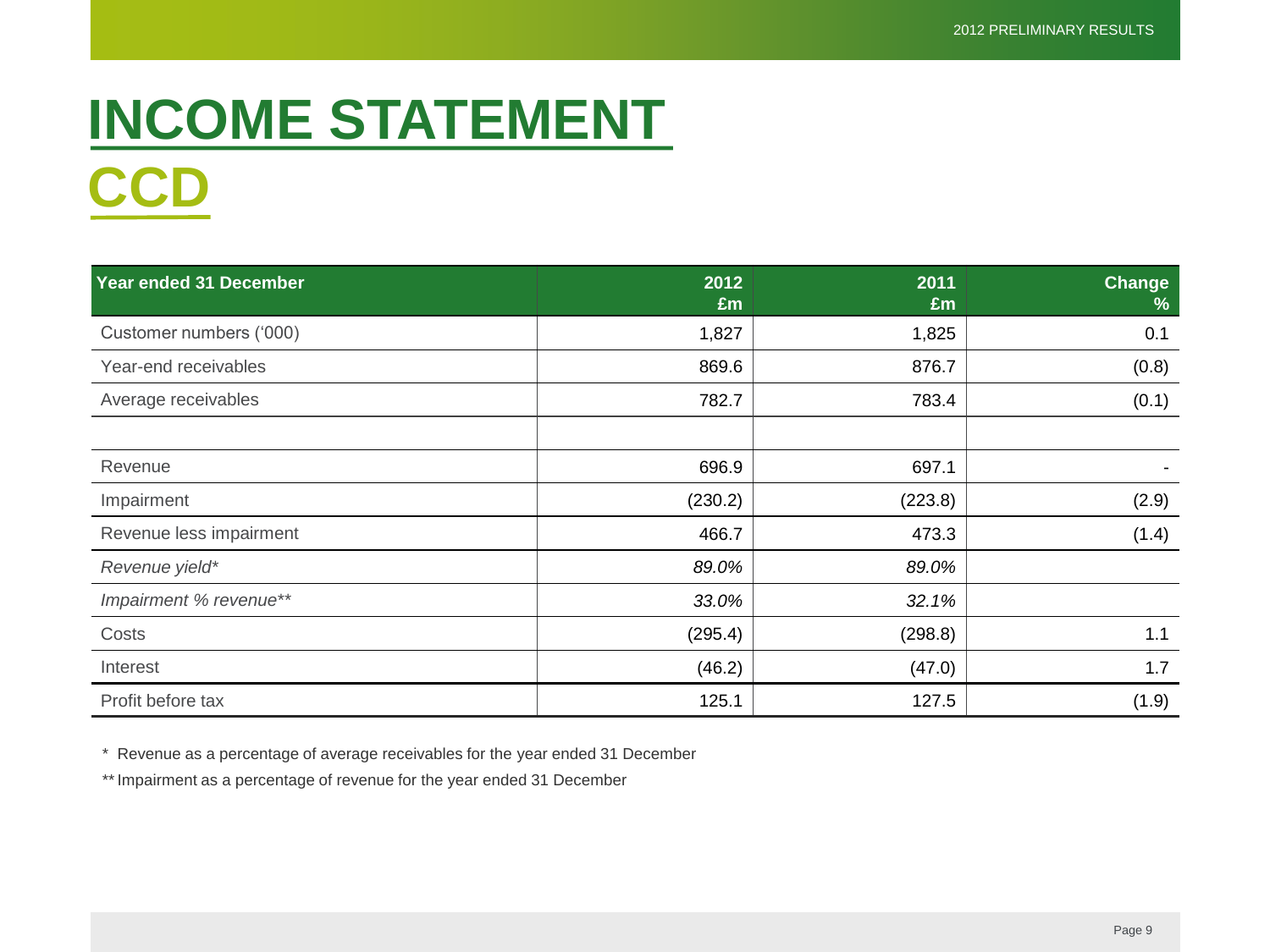#### **IMPAIRMENT % REVENUE CCD**



- Second quarter of 2011 benefited from improvement to arrears following enhancement to agents' commission scheme in April
- Consistent collections performance over past 18 months
- Sound collections performance through early 2013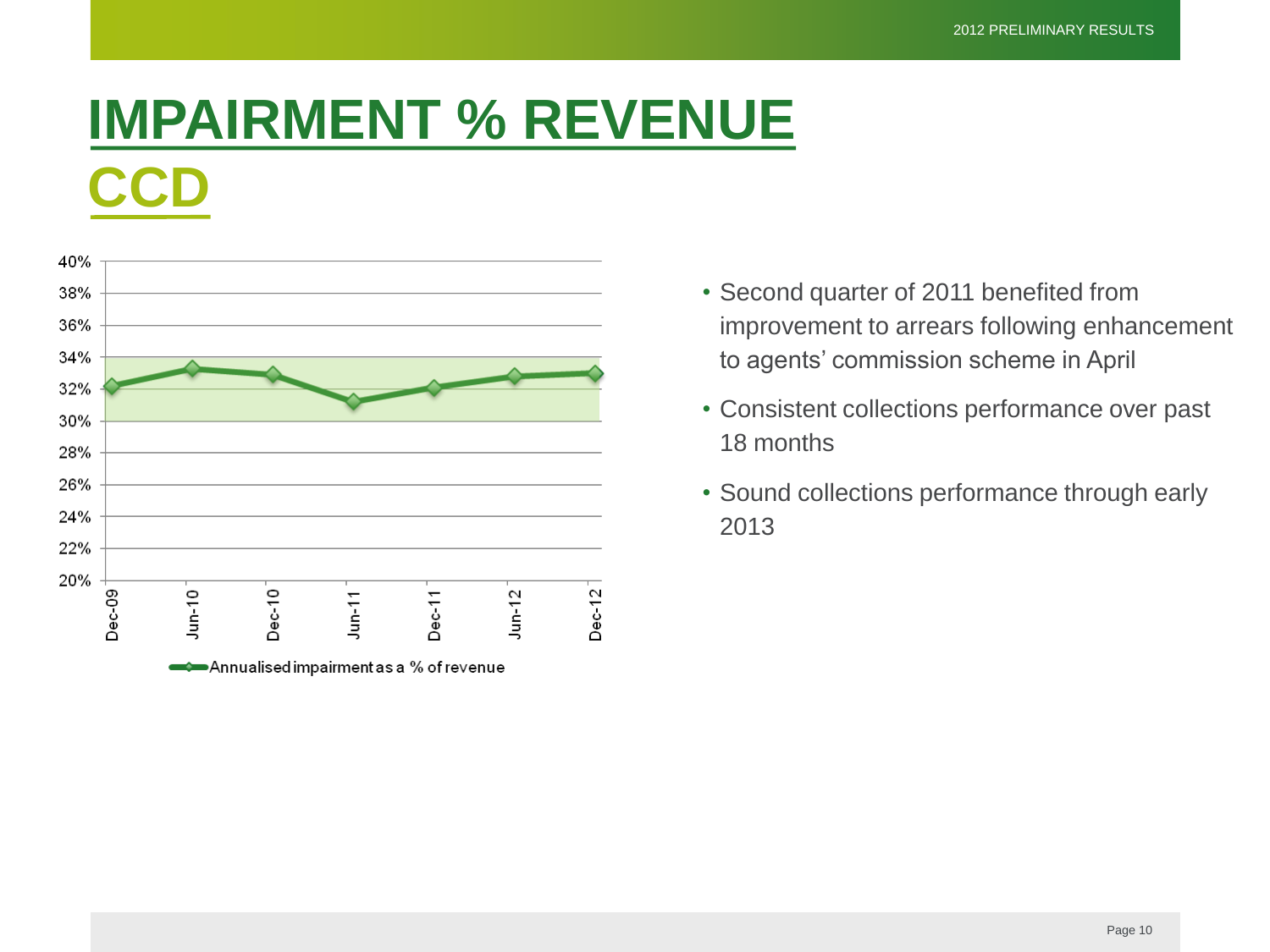#### **IMPAIRMENT POLICY CCD**

- Based on last 12 weeks payment performance
- Loans deemed impaired if more than 1 contractual weekly payment missed in previous 12 weeks
- 95%+ provision against loans for which no payment received in last 12 weeks
- **Timely, realistic provisioning which has been applied consistently and reinforces the right behaviour amongst agents and employees**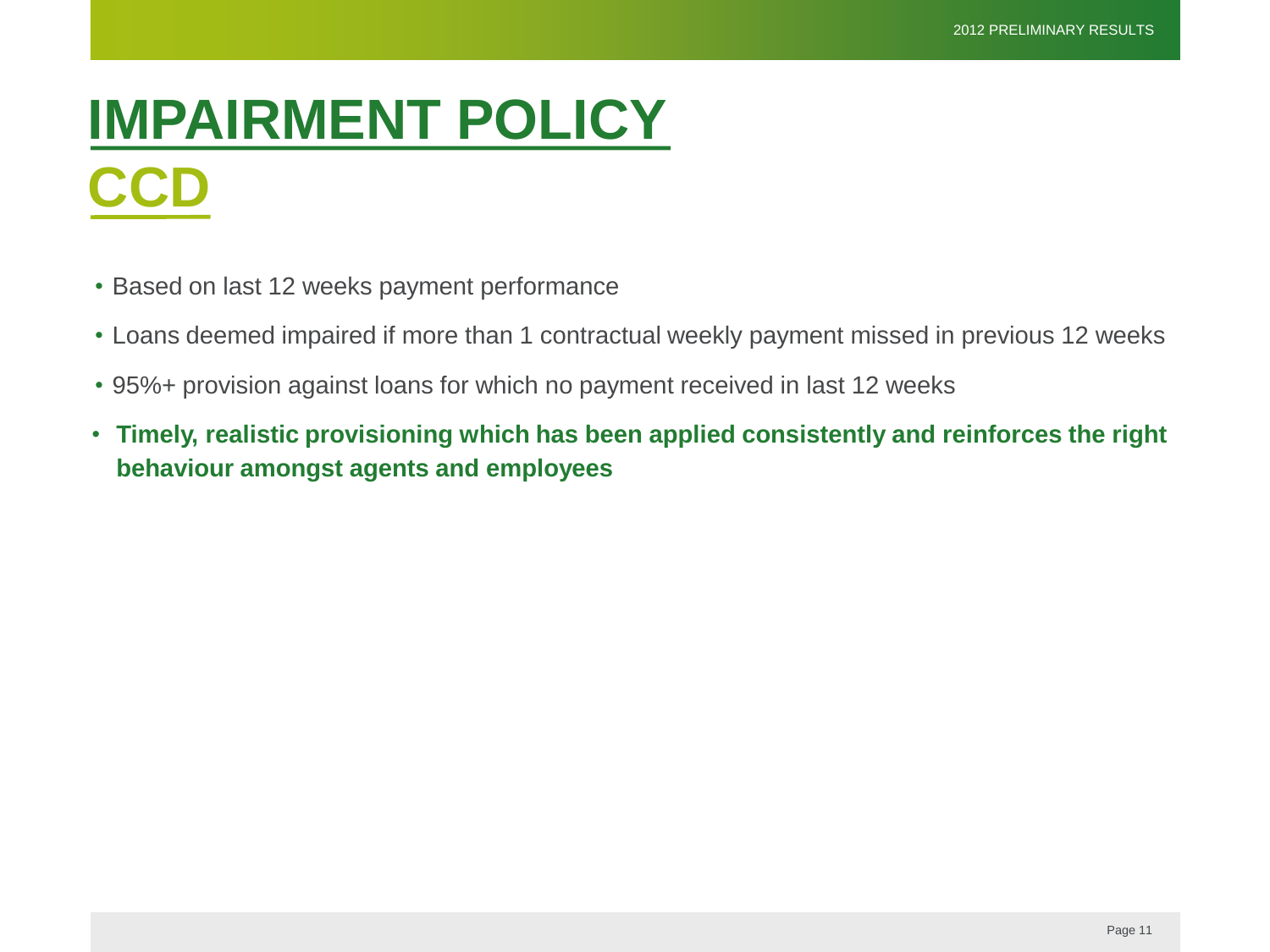## **IFRS 7 DISCLOSURES CCD**

| At 31 December<br>% receivables | 2012<br>$\frac{9}{6}$ | 2011<br>$\frac{9}{6}$ |
|---------------------------------|-----------------------|-----------------------|
| In order                        | 34.0                  | 35.1                  |
| In arrears:                     |                       |                       |
| - past due but not impaired     | 15.9                  | 15.8                  |
| - impaired                      | 50.1                  | 49.1                  |
| Total                           | 100.0                 | 100.0                 |

• Based on contractual arrears

- Past due but not impaired includes customers who have missed 1 payment in last 12 weeks
- Stable year-on-year profile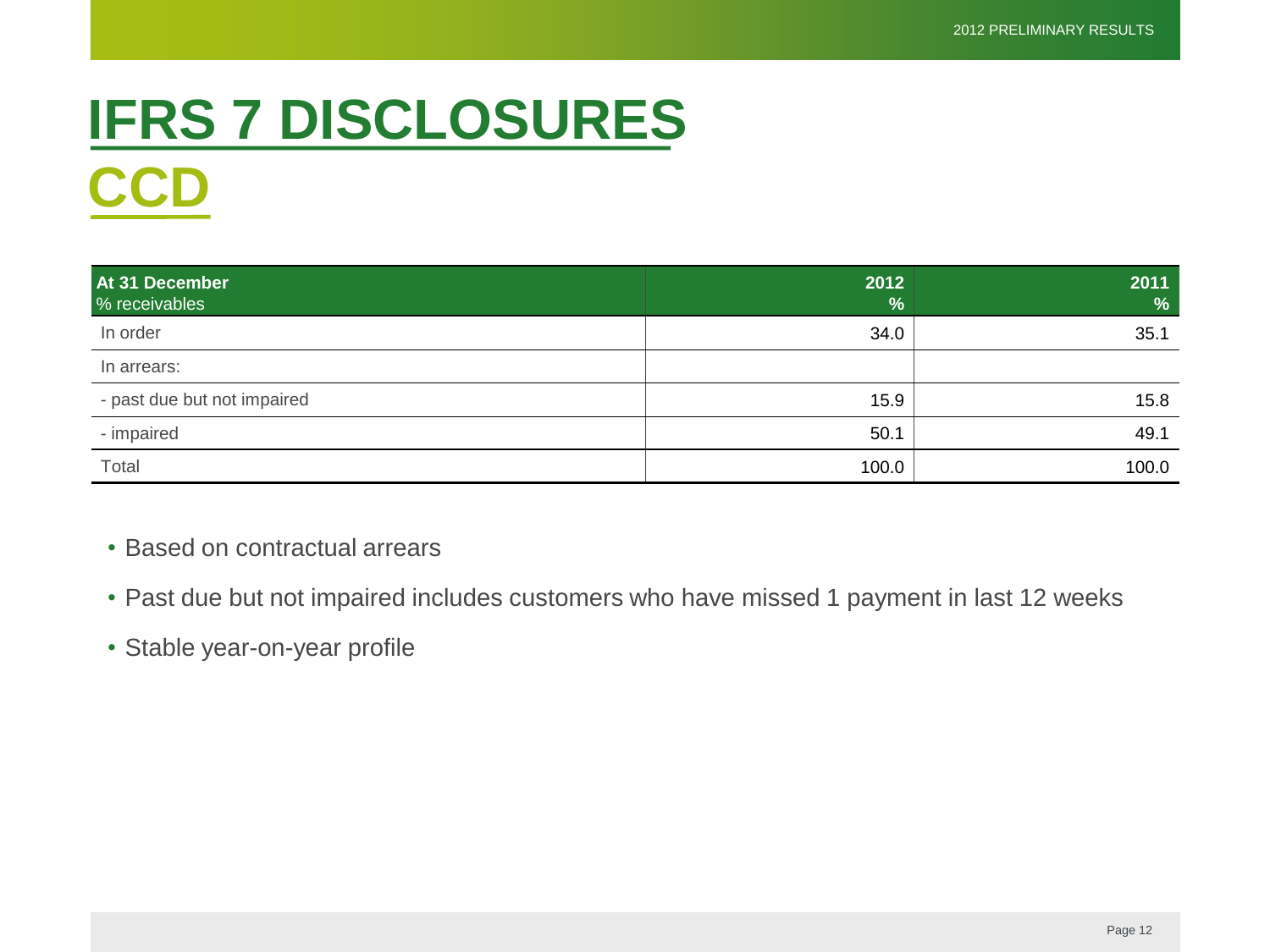### **INCOME STATEMENT VANQUIS BANK - UK**

| Year ended 31 December  | 2012<br>£m | 2011<br>£m | Change<br>% |
|-------------------------|------------|------------|-------------|
| Customer numbers ('000) | 899        | 691        | 30.1        |
| Year-end receivables    | 641.5      | 453.4      | 41.5        |
| Average receivables     | 537.4      | 391.2      | 37.4        |
|                         |            |            |             |
| Revenue                 | 283.0      | 213.7      | 32.4        |
| Impairment              | (95.9)     | (76.9)     | (24.7)      |
| Revenue less impairment | 187.1      | 136.8      | 36.8        |
| Risk-adjusted margin*   | 34.8%      | 35.0%      |             |
| Costs                   | (87.4)     | (69.4)     | (25.9)      |
| Interest                | (28.4)     | (23.2)     | (22.4)      |
| Profit before tax       | 71.3       | 44.2       | 61.3        |

\* Revenue less impairment as a percentage of average receivables for the year ended 31 December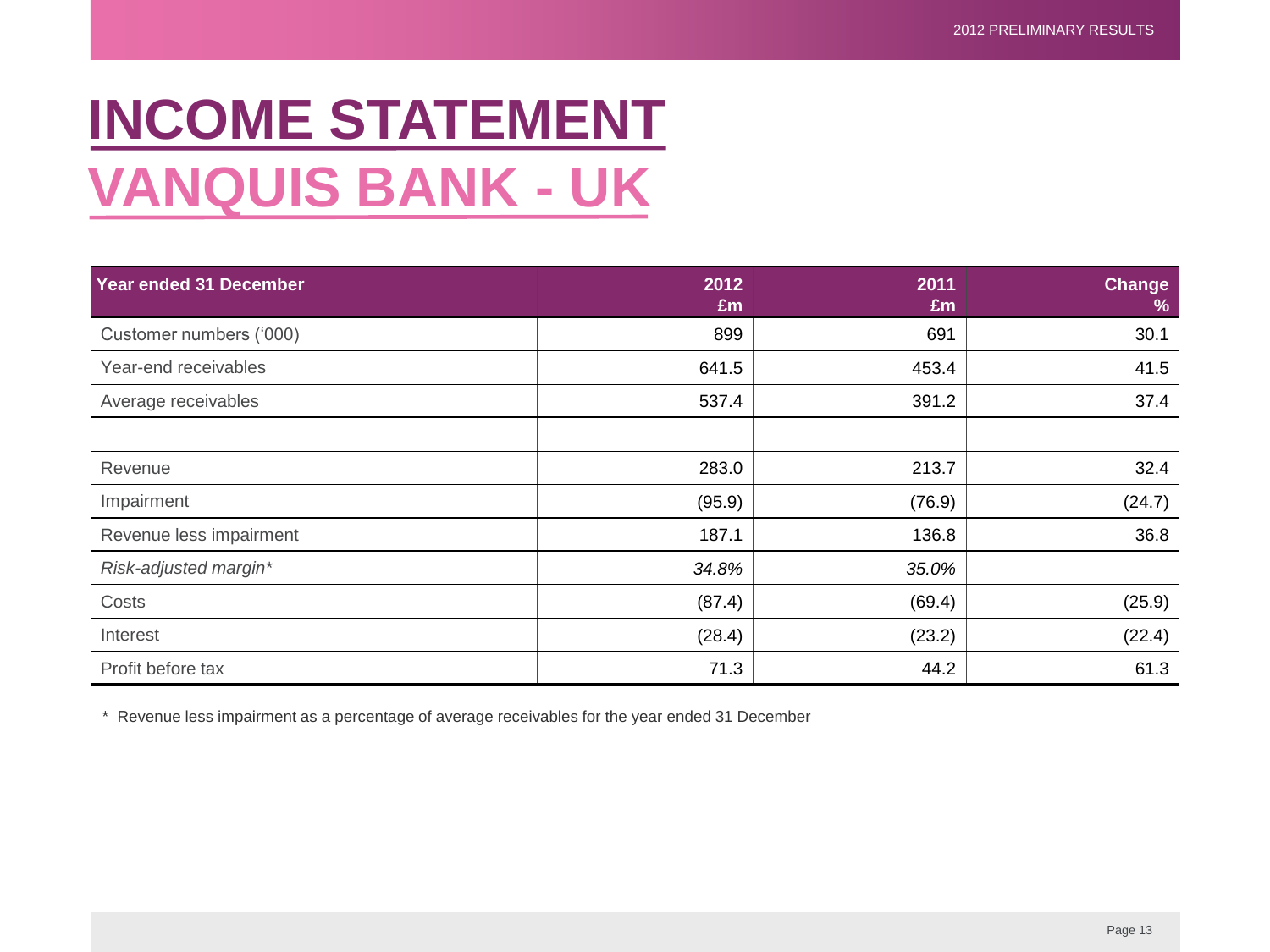### **RISK-ADJUSTED MARGIN VANQUIS BANK - UK**



- Stability of risk-adjusted margin:
	- 'Low and grow' strategy
	- High credit line utilisation minimises volatility of credit losses from undrawn exposures
	- Pricing for risk
- Risk-adjusted margin of 34.8% versus 30% minimum target:
	- Consistently tight credit standards driving up quality of receivables book
	- Stable UK employment market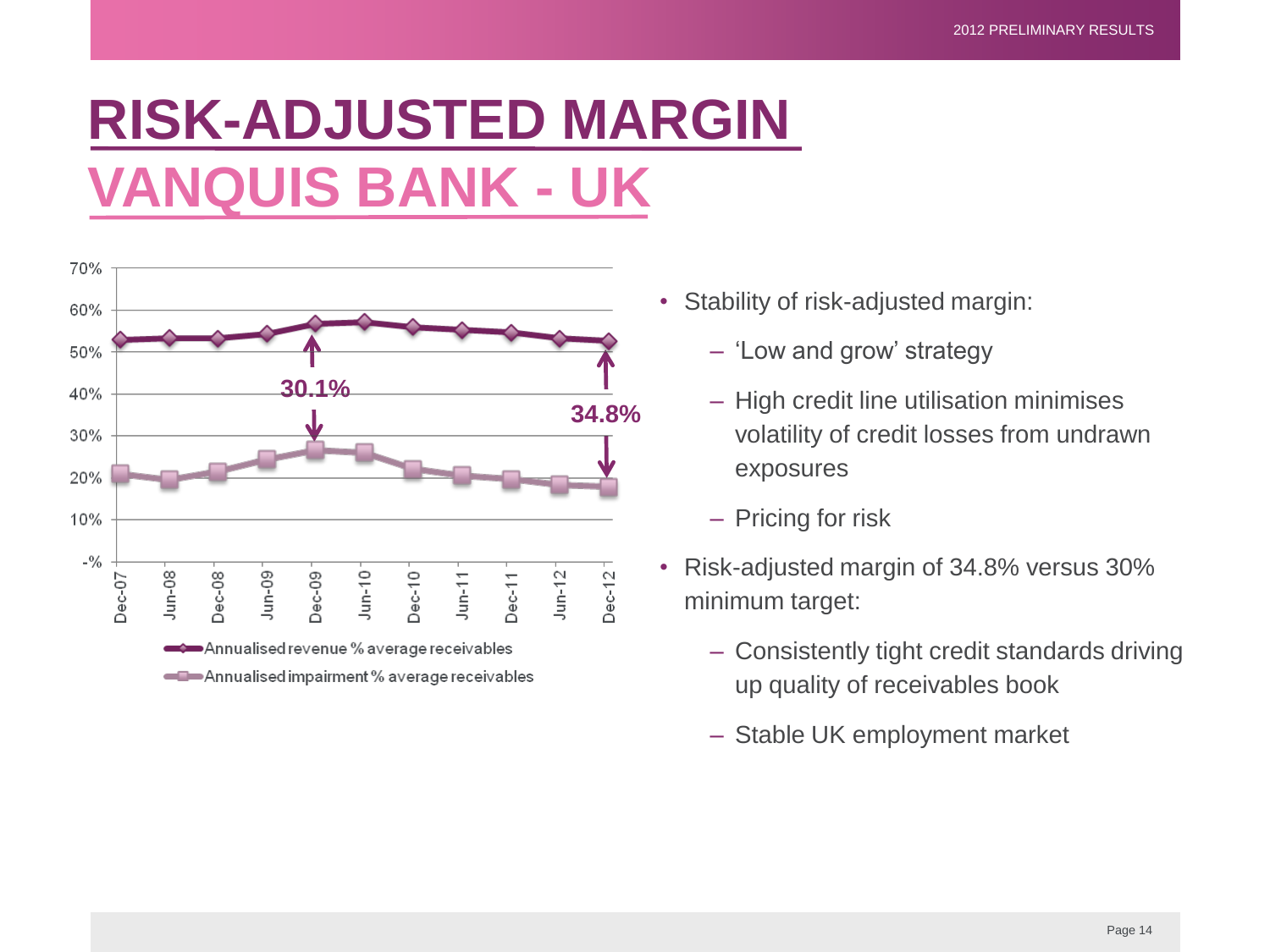## **RISK-ADJUSTED MARGIN VANQUIS BANK - UK**

| % average receivables | 2010   | 2011   | 2012   |
|-----------------------|--------|--------|--------|
| Revenue               | 56.0   | 54.7   | 52.7   |
| Impairment            | (22.1) | (19.7) | (17.9) |
| Risk-adjusted margin  | 33.9   | 35.0   | 34.8   |

- Backdrop of benign UK employment market
- Moderation in revenue yield:
	- Less upwards risk-based re-pricing
	- Lower non-interest income from late and overlimit fees
- Benefit to impairment charge from consistent reduction in arrears:
	- Arrears have been stable at record lows since October 2012
	- Reduction in arrears levels added c.1½% to risk-adjusted margin in 2012 (c.2% in 2011)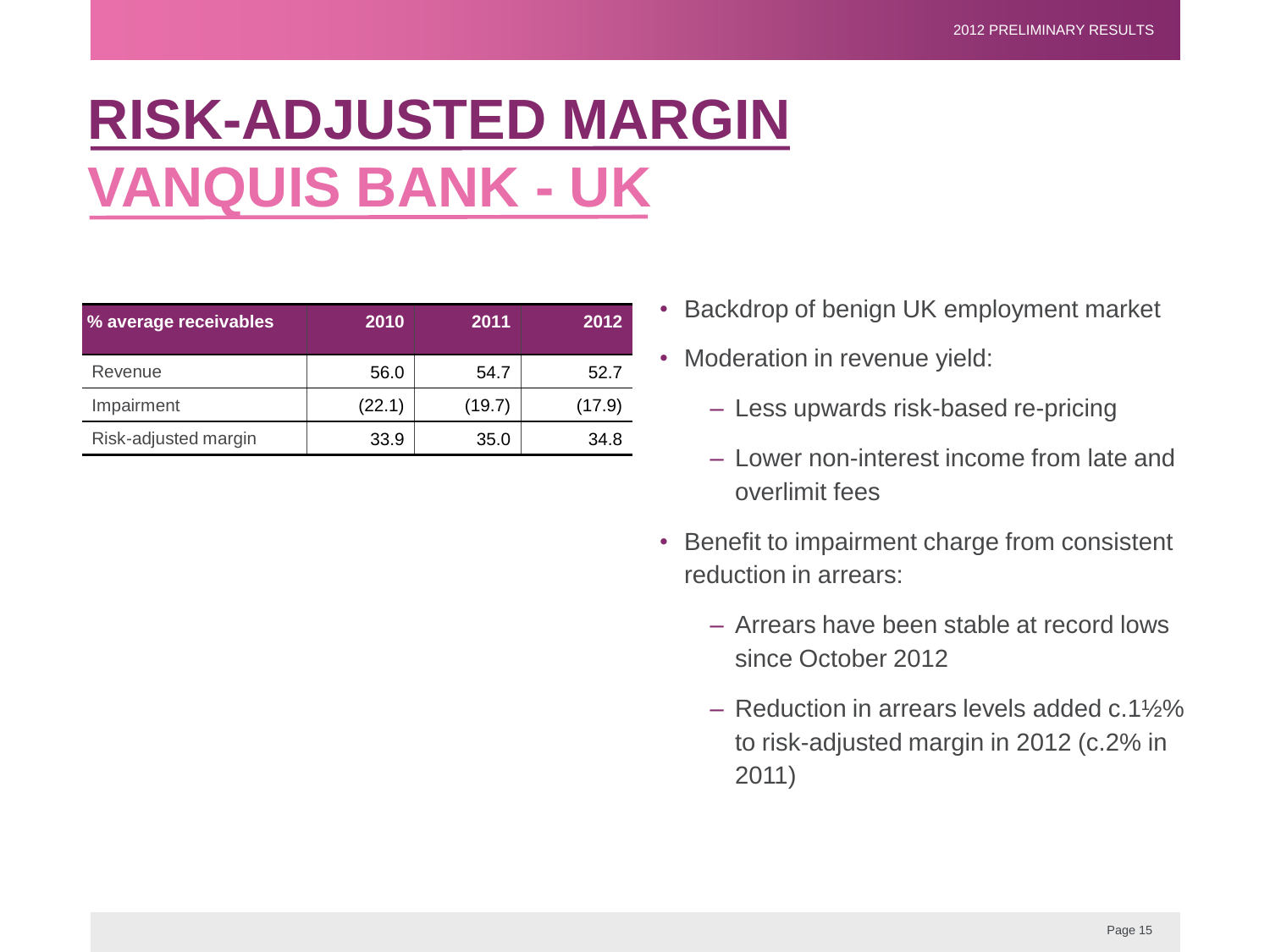#### **IMPAIRMENT POLICY VANQUIS BANK - UK**

- Loans deemed to be impaired as soon as 1 contractual monthly payment is missed
- Provision of over 80% made against accounts that are 90 days in arrears\*
- **Realistic accounting policy applied consistently which is prudent when benchmarked against other card issuers**

\* Subject to estimated realisations from central/third party recovery processes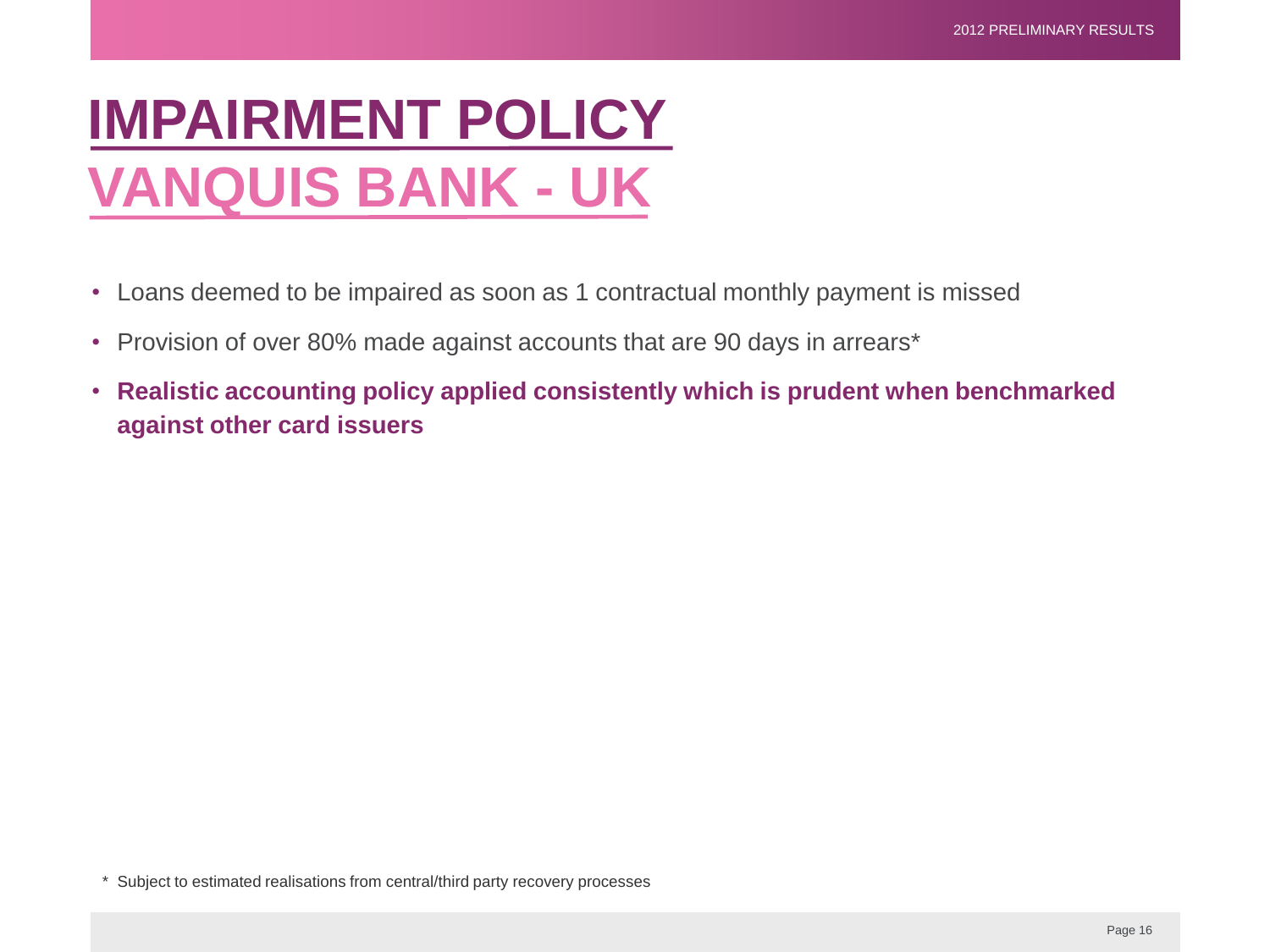### **IFRS 7 DISCLOSURES VANQUIS BANK - UK**

| At 31 December<br>% receivables | 2012<br>$\%$ | 2011<br>$\frac{9}{6}$ | 2010<br>$\frac{9}{6}$ |
|---------------------------------|--------------|-----------------------|-----------------------|
| In order                        | 90.3         | 89.0                  | 86.5                  |
| In arrears:                     |              |                       |                       |
| - past due but not impaired     |              | -                     |                       |
| - impaired                      | 9.7          | 11.0                  | 13.5                  |
| Total                           | 100.0        | 100.0                 | 100.0                 |

• Favourable change in profile reflects record low arrears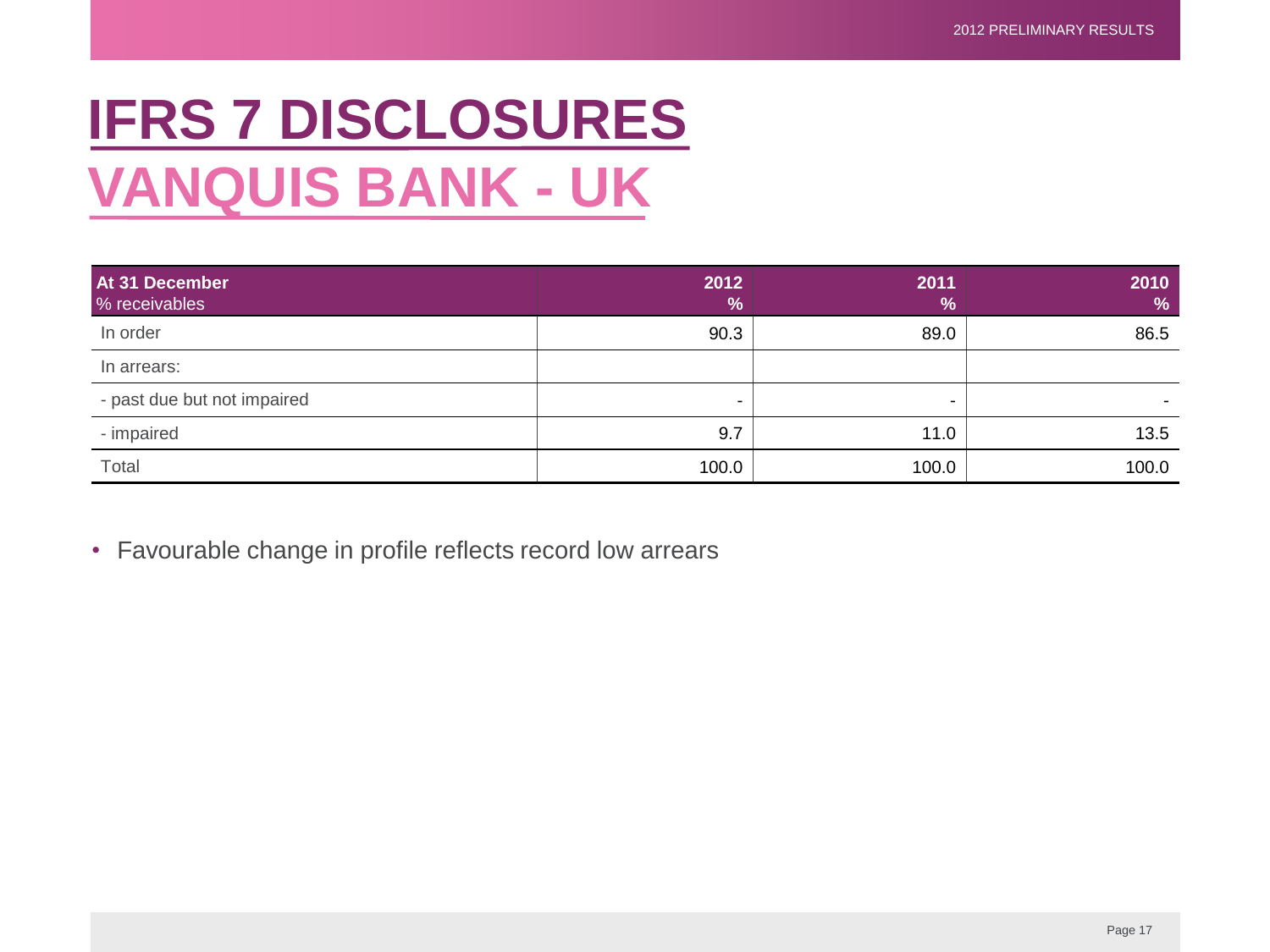#### **ROBUST BALANCE SHEET**

| As at 31 December       | 2012<br>£m | 2011<br>£m |
|-------------------------|------------|------------|
| Receivables:            |            |            |
| - Home credit           | 869.6      | 876.7      |
| - Real Personal Finance | 0.9        | 2.6        |
| - Vanquis Bank          | 643.3      | 453.4      |
| Total receivables       | 1,513.8    | 1,332.7    |
| Pension asset           | 23.0       | 13.5       |
| Liquid assets buffer    | 52.3       | 17.5       |
| Debt funding            | (874.0)    | (909.9)    |
| Retail deposits         | (327.4)    | (139.7)    |
| Other                   | (12.3)     | 12.1       |
| Net assets              | 375.4      | 326.2      |
|                         |            |            |
| Gearing* (times)        | 3.2        | 3.2        |

\* (Total borrowings – liquid assets buffer) / (Net assets – pension asset, net of deferred tax – fair value of derivatives, net of deferred tax)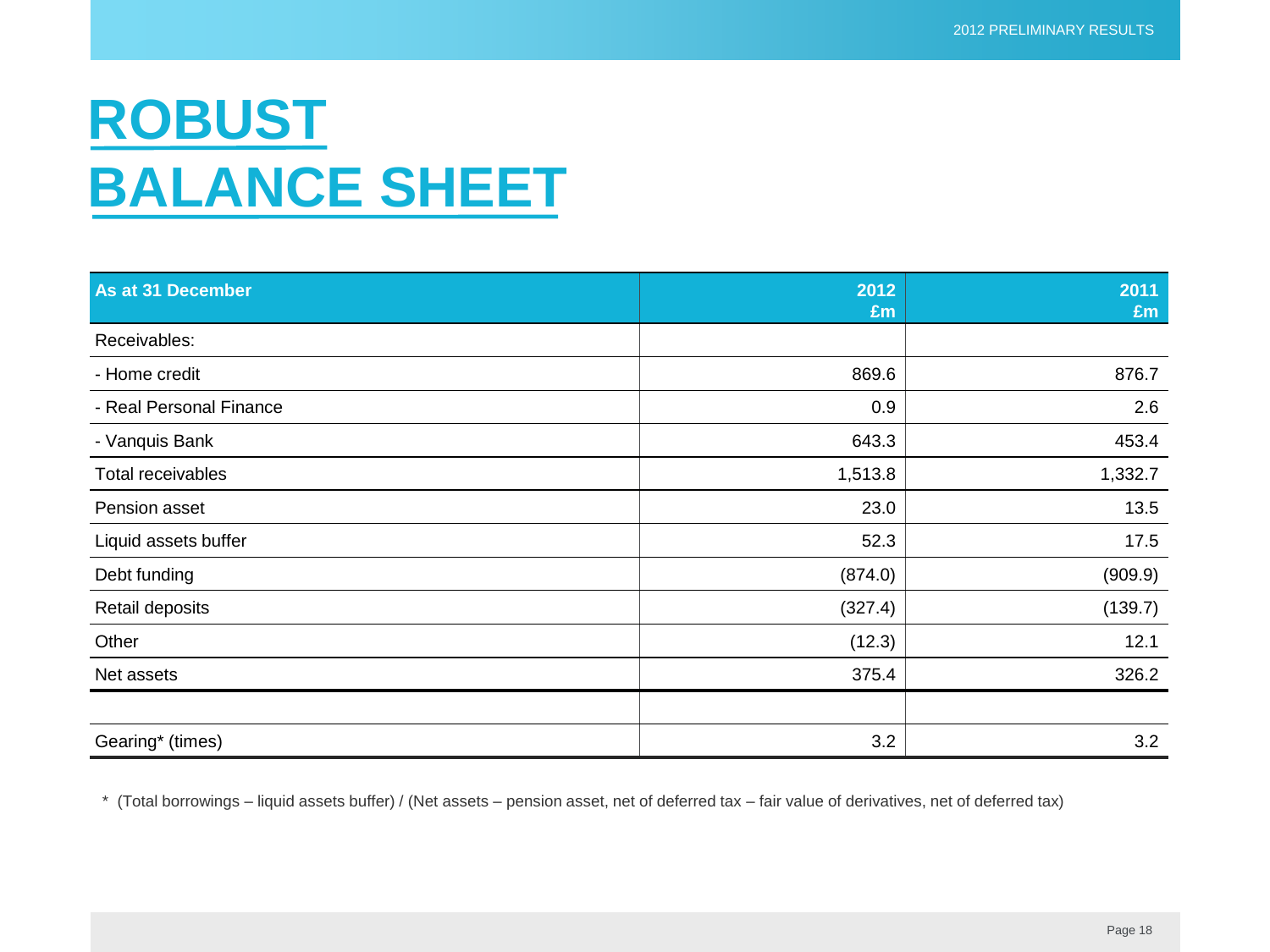#### **MODEST GEARING LEVELS**



- Gearing at December 2012 of 3.2 times versus banking covenant of 5.0 times
- Strong capital generation has funded dividends and growth as well as maintaining stable gearing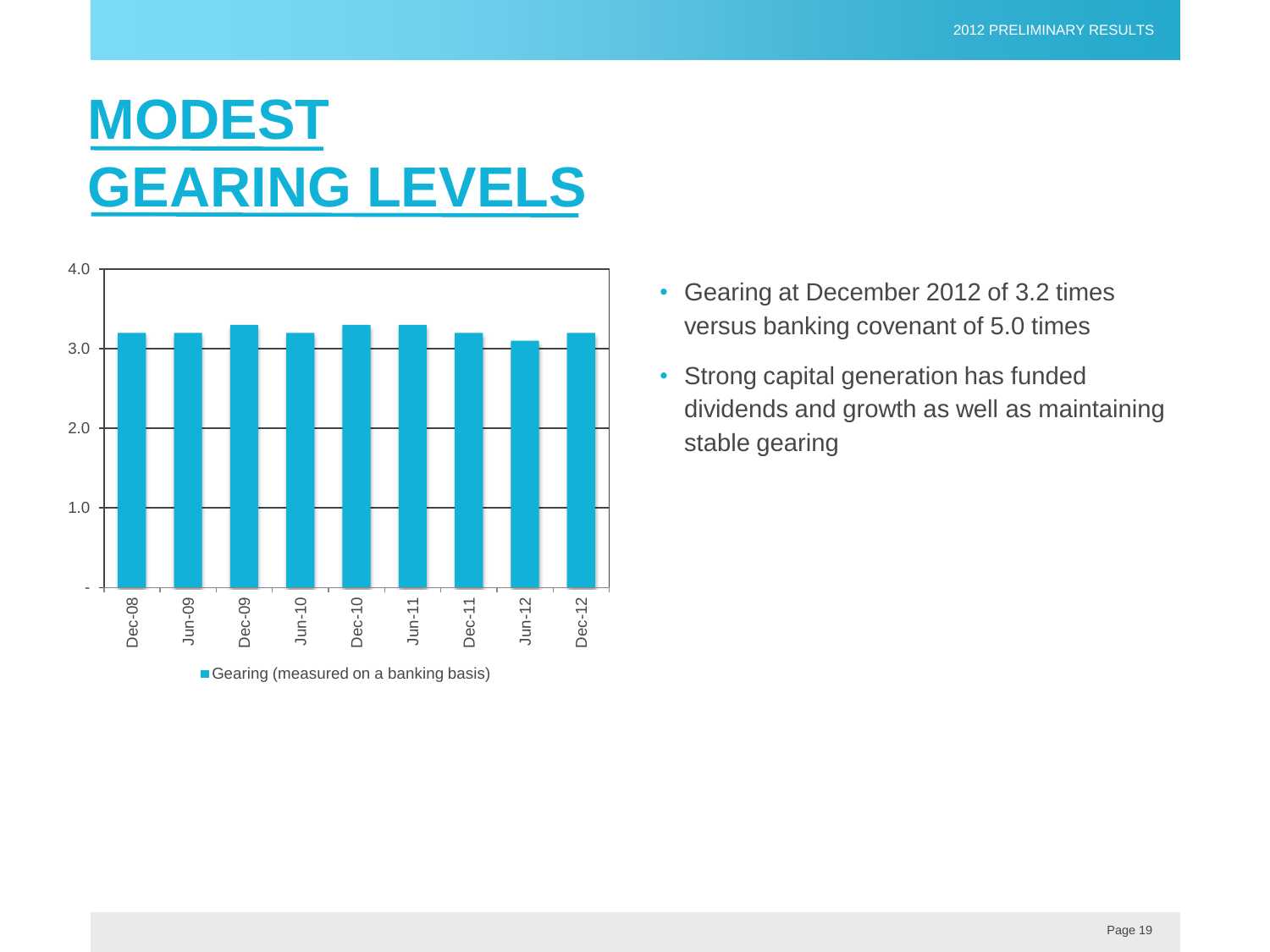#### **DIVERSIFIED FUNDING BASE**

| At 31 December                                         | 2012<br>£m |
|--------------------------------------------------------|------------|
| <b>Banks</b>                                           | 383        |
| <b>Bonds and private placements:</b>                   |            |
| Senior public bond                                     | 250        |
| M&G term loan                                          | 100        |
| Other sterling/euro medium term notes                  | 40         |
| Retail bonds                                           | 195        |
| US private placements/residual subordinated loan notes | 93         |
| <b>Total bonds and private placements</b>              | 678        |
| <b>Vanquis Bank retail deposits</b>                    | 327        |
|                                                        |            |
| <b>Total committed facilities</b>                      | 1,388      |
| <b>Headroom on committed borrowing facilities</b>      | 192        |
| Additional retail deposits capacity*                   | 202        |
| <b>Funding capacity</b>                                | 394        |

\* Based on the lower of: (i) 90% of Vanquis Bank receivables of £643.3m at 31 December 2012 less retail deposits of £327.4m after setting aside necessary liquid assets buffer of £18.9m; and (ii) the Vanquis Bank intercompany loan from Provident Financial plc of £202.1m at 31 December 2012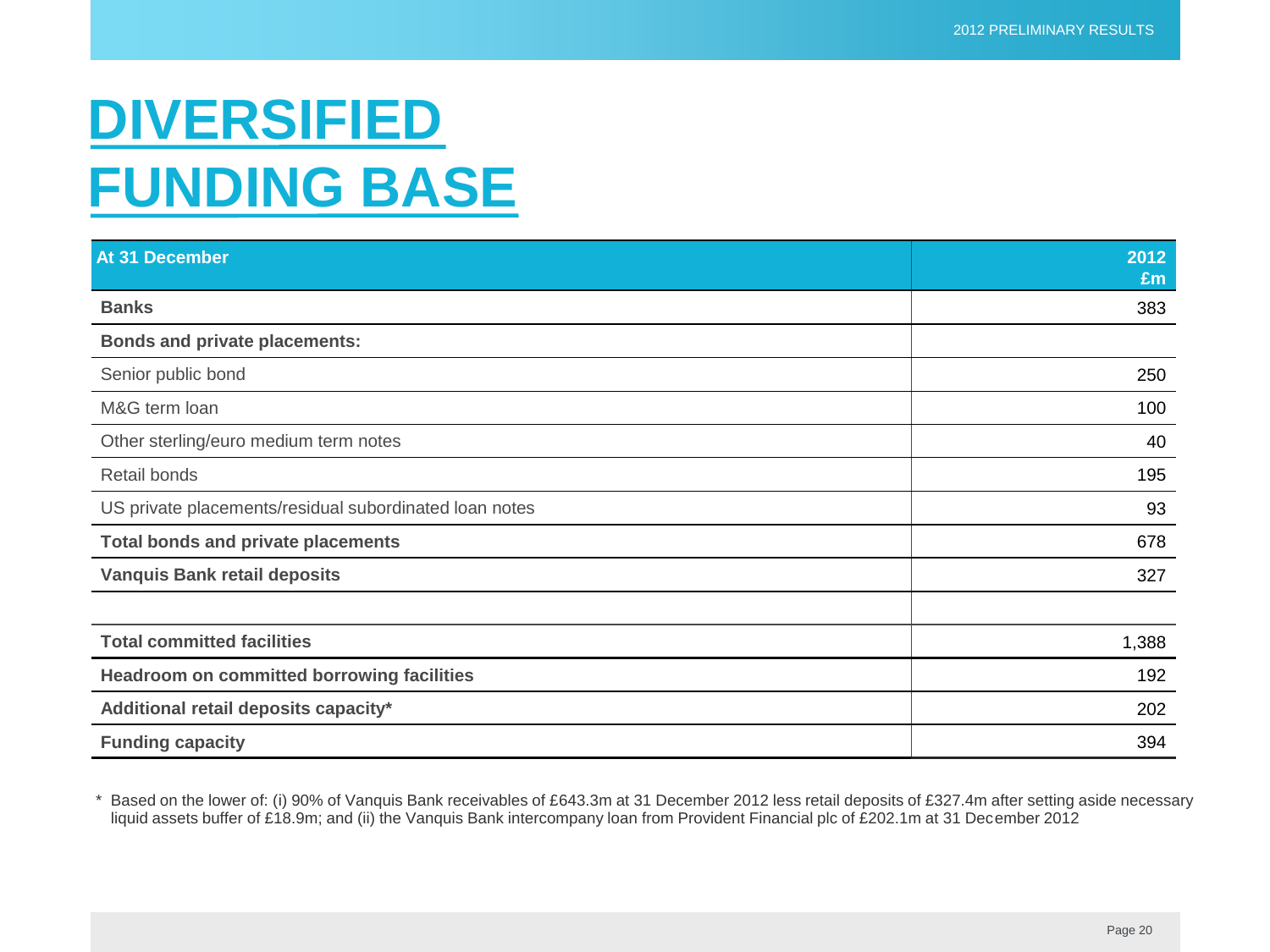#### **RETAIL DEPOSITS PROGRAMME**

|                   | 2012<br>£m | 2011<br>£m |
|-------------------|------------|------------|
| At 1 January      | 139.7      | ۰          |
| New funds         | 204.8      | 139.7      |
| <b>Maturities</b> | (33.5)     | ۰          |
| Retentions        | 16.4       | ۰.         |
| At 31 December    | 327.4      | 139.7      |

- Retail deposits represent 51% of Vanquis Bank receivables
- Flow of new funds moderated following £120m retail bond issue in March
- FSA permission to increase retail deposits funding from 80% to 90% of receivables  $\rightarrow$  confirms self-funding status
- Not necessary for Vanquis Bank to move to full retail deposits funding until at least 2015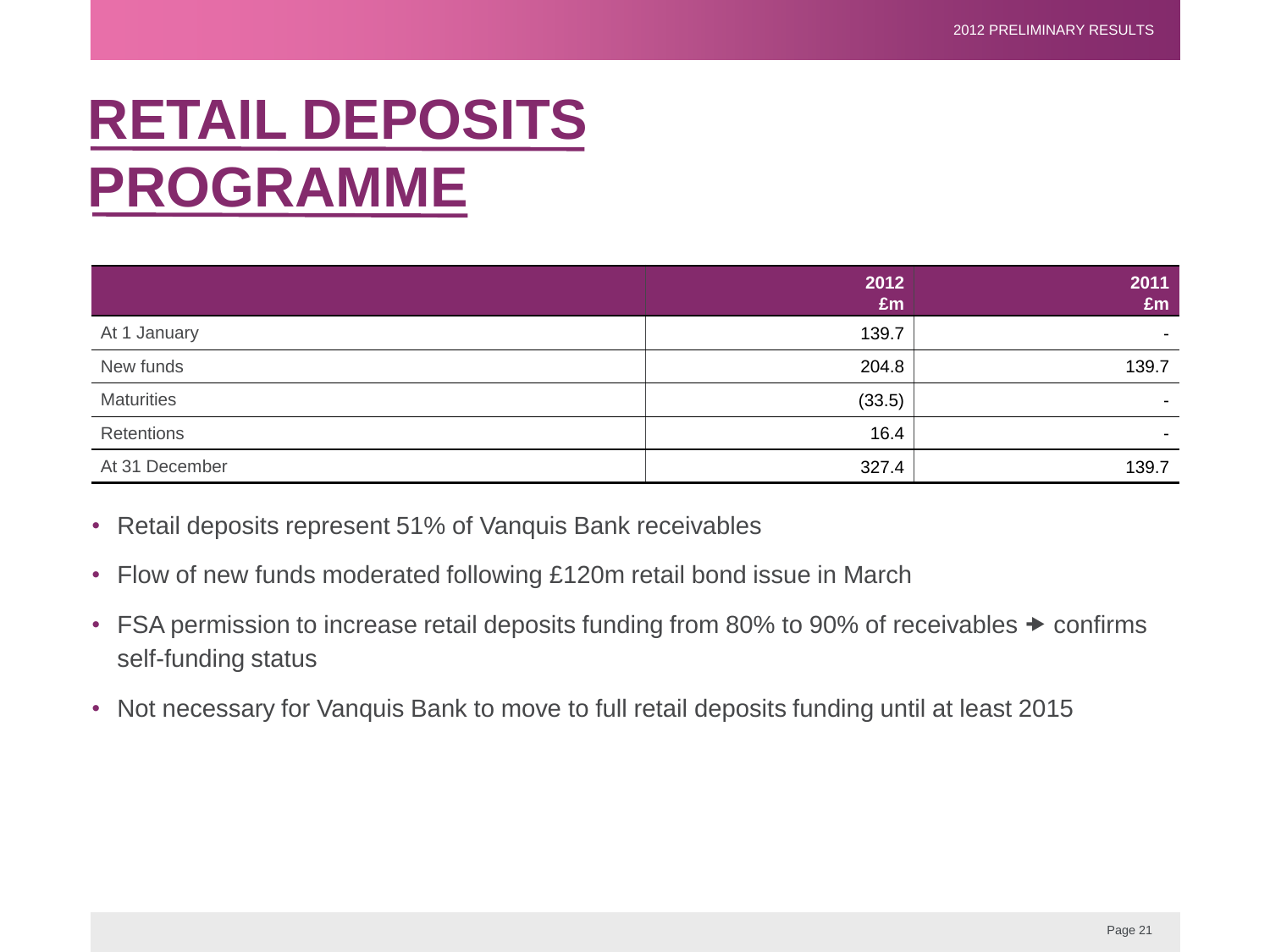#### **MATURITY PROFILE OF RETAIL DEPOSITS**

|                |            | <b>Maturing in</b> |            |            |                          |            |
|----------------|------------|--------------------|------------|------------|--------------------------|------------|
| <b>Product</b> | 2012<br>£m | 2013<br>£m         | 2014<br>£m | 2015<br>Em | 2016<br>Em               | 2017<br>Em |
| 1-year         | 37.1       | 37.1               |            |            |                          |            |
| 2-year         | 108.8      | 76.5               | 32.3       | ۰          | $\overline{\phantom{a}}$ |            |
| 3-year         | 84.4       | ٠                  | 18.7       | 65.7       | $\overline{\phantom{a}}$ |            |
| 5-year         | 97.1       | ٠.                 | ۰          |            | 14.5                     | 82.6       |
| Total          | 327.4      | 113.6              | 51.0       | 65.7       | 14.5                     | 82.6       |

- Weighted average period to maturity on deposits of 2.3 years
- Interest rates of between 2.21% and 4.65% paid during 2012
- Blended deposits rate of 4.5%, after cost of holding liquid assets buffer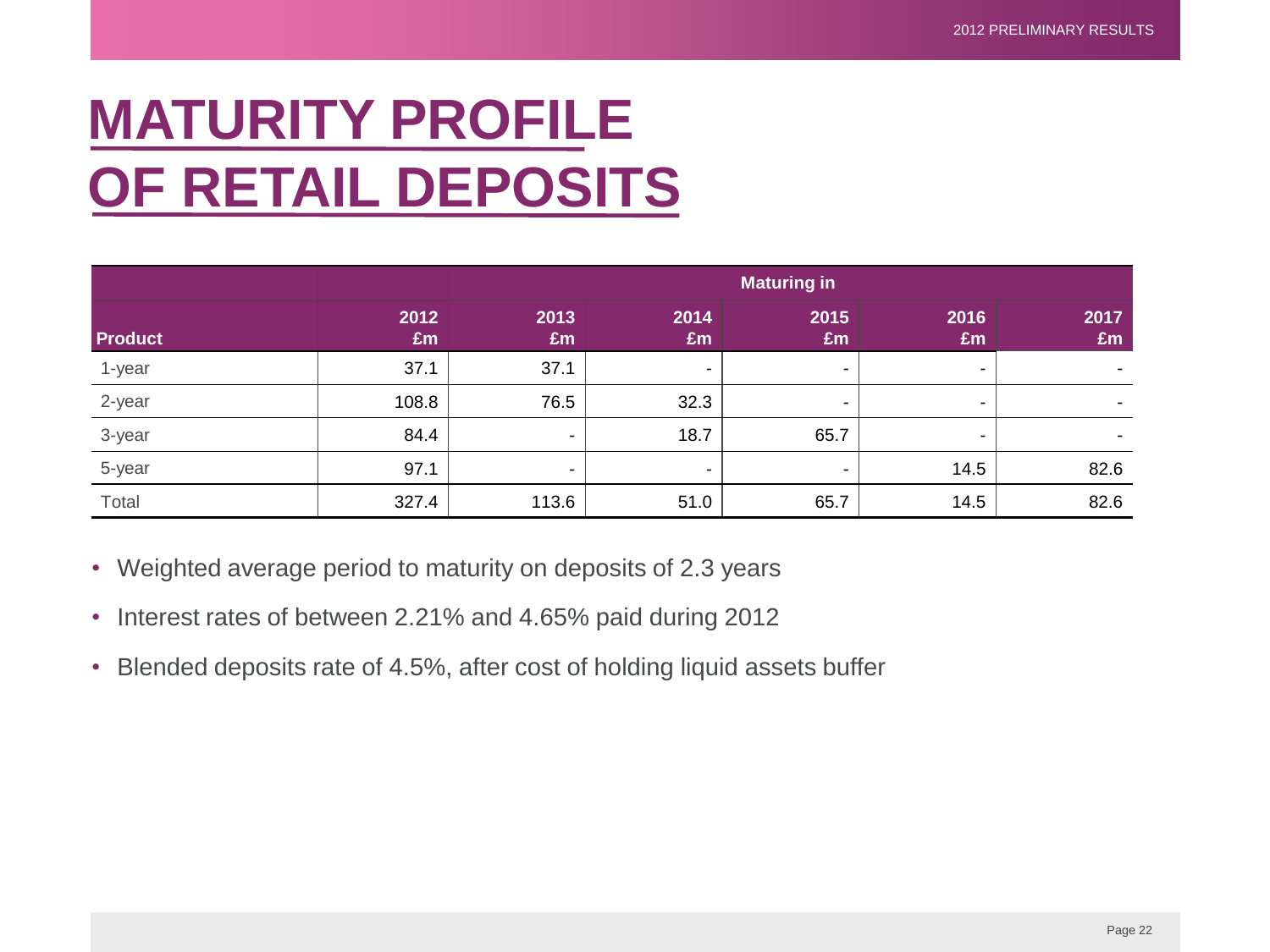#### **MATURITY PROFILE OF DEBT**



- 2013 and 2014 maturities restricted to £87m of private placements
- Headroom on committed facilities together with Vanquis Bank retail deposits programme provides funding into 2015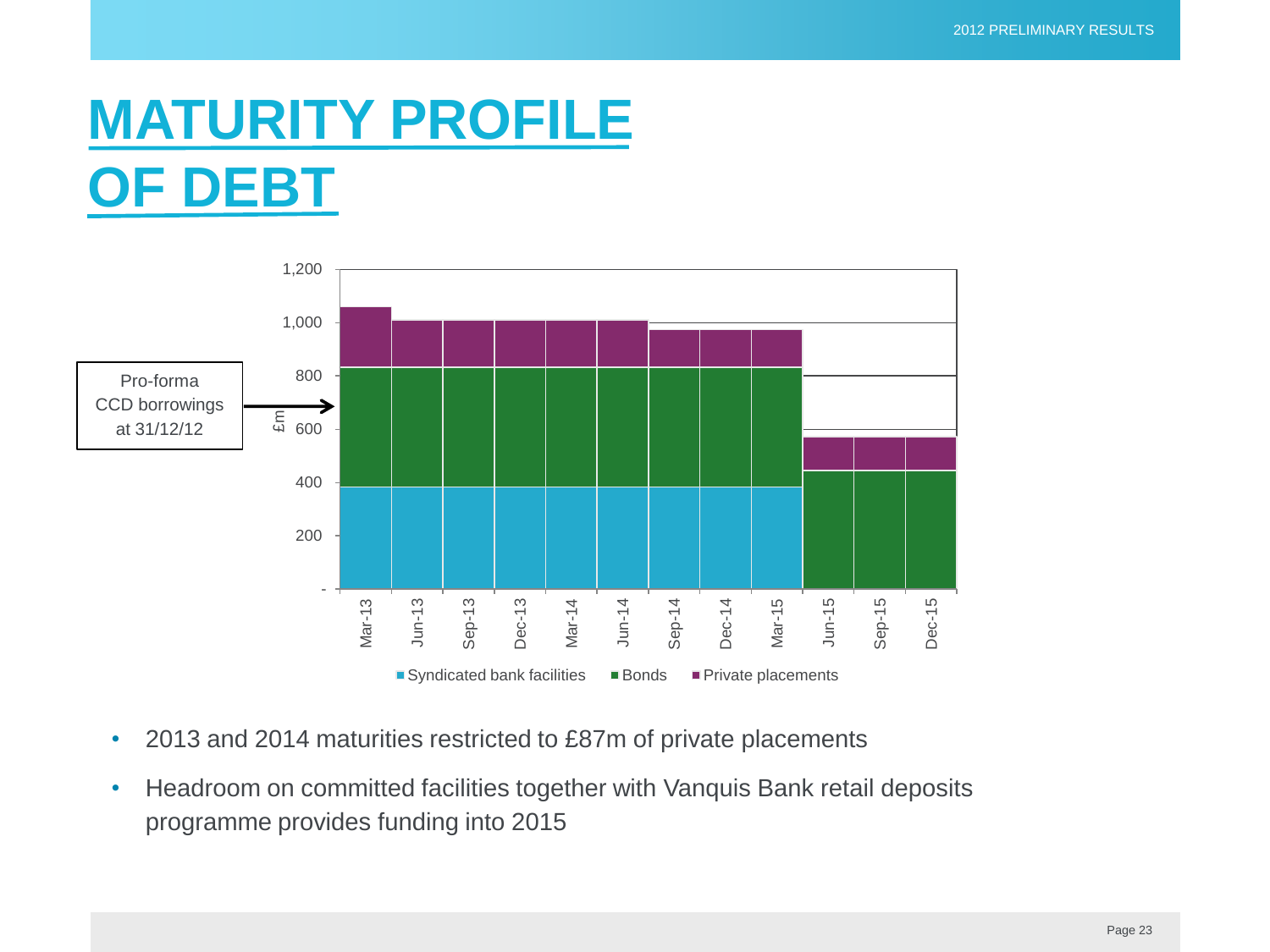#### **ALIGNMENT OF DIVIDEND POLICY, GEARING AND GROWTH**

|                    | <b>High ROE businesses</b>  |                        |
|--------------------|-----------------------------|------------------------|
| <b>Dividend</b>    | <b>Gearing</b>              | <b>Growth</b>          |
| policy             | $\leq$ 3.5x versus covenant | Supports c.£150m       |
| Cover $\geq 1.25x$ | of $5.0x$                   | receivables growth p.a |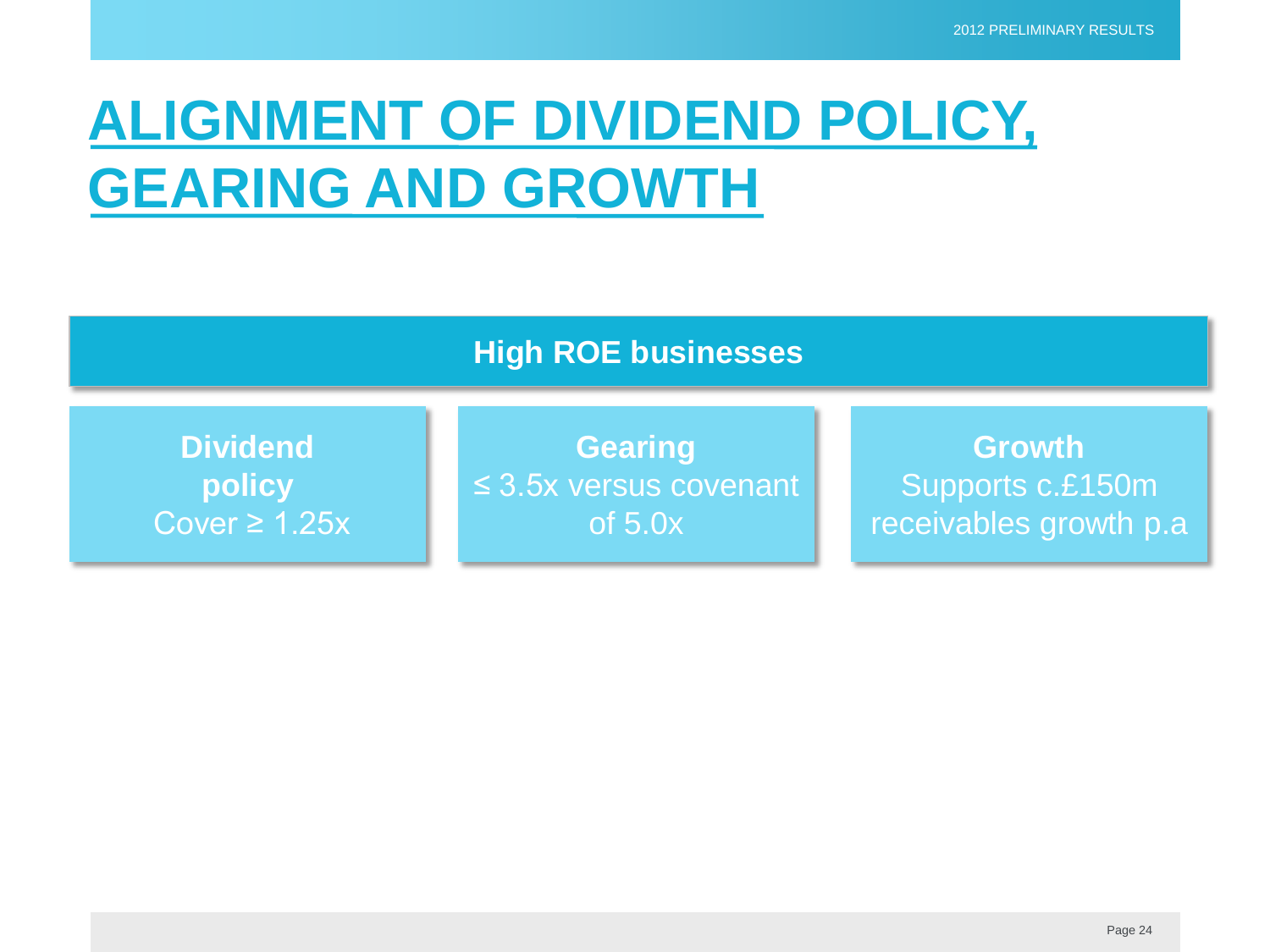#### **STRONG CAPITAL GENERATION**

| Year ended 31 December                              | 2012<br>£m | 2011<br>£m |
|-----------------------------------------------------|------------|------------|
| CCD                                                 | 102.4      | 103.9      |
| Vanquis Bank                                        | 26.1       | 14.8       |
| Central                                             | (20.8)     | (8.6)      |
| Capital generated                                   | 107.7      | 110.1      |
|                                                     |            |            |
| Dividends payable                                   | (104.3)    | (93.0)     |
|                                                     |            |            |
| Capital retained                                    | 3.4        | 17.1       |
|                                                     |            |            |
| Gearing (times)                                     | 3.2        | 3.2        |
| Dividend cover, prior to exceptional credit (times) | 1.32       | 1.30       |

- Strength of capital generation reflects:
	- Increase in return on capital at Vanquis Bank
	- Stable, high return on capital in CCD
- Capital generation comfortably funds cost of dividend
	- Stable gearing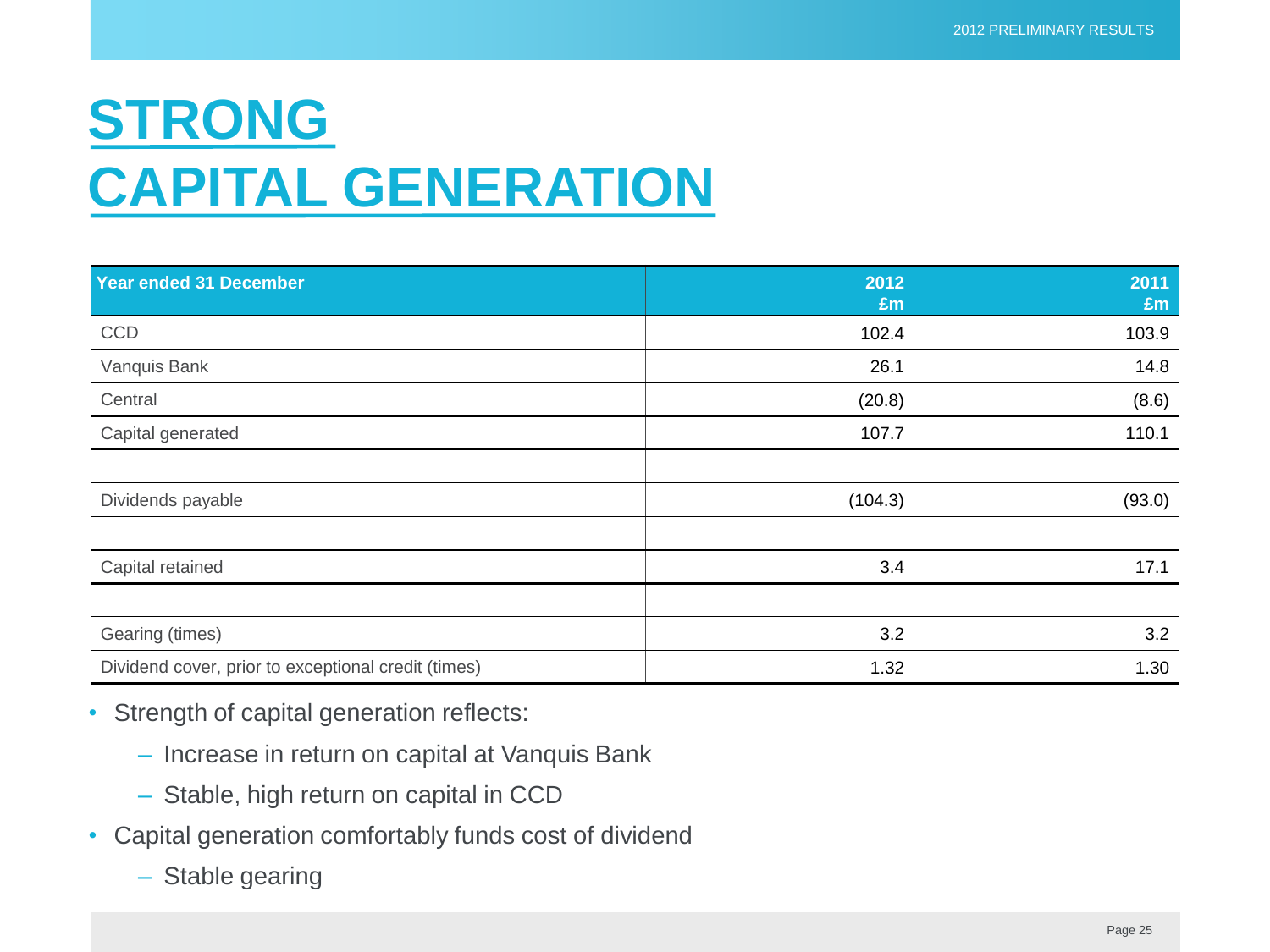#### **REGULATION AND OUTLOOK**

**PETER CROOK – CHIEF EXECUTIVE**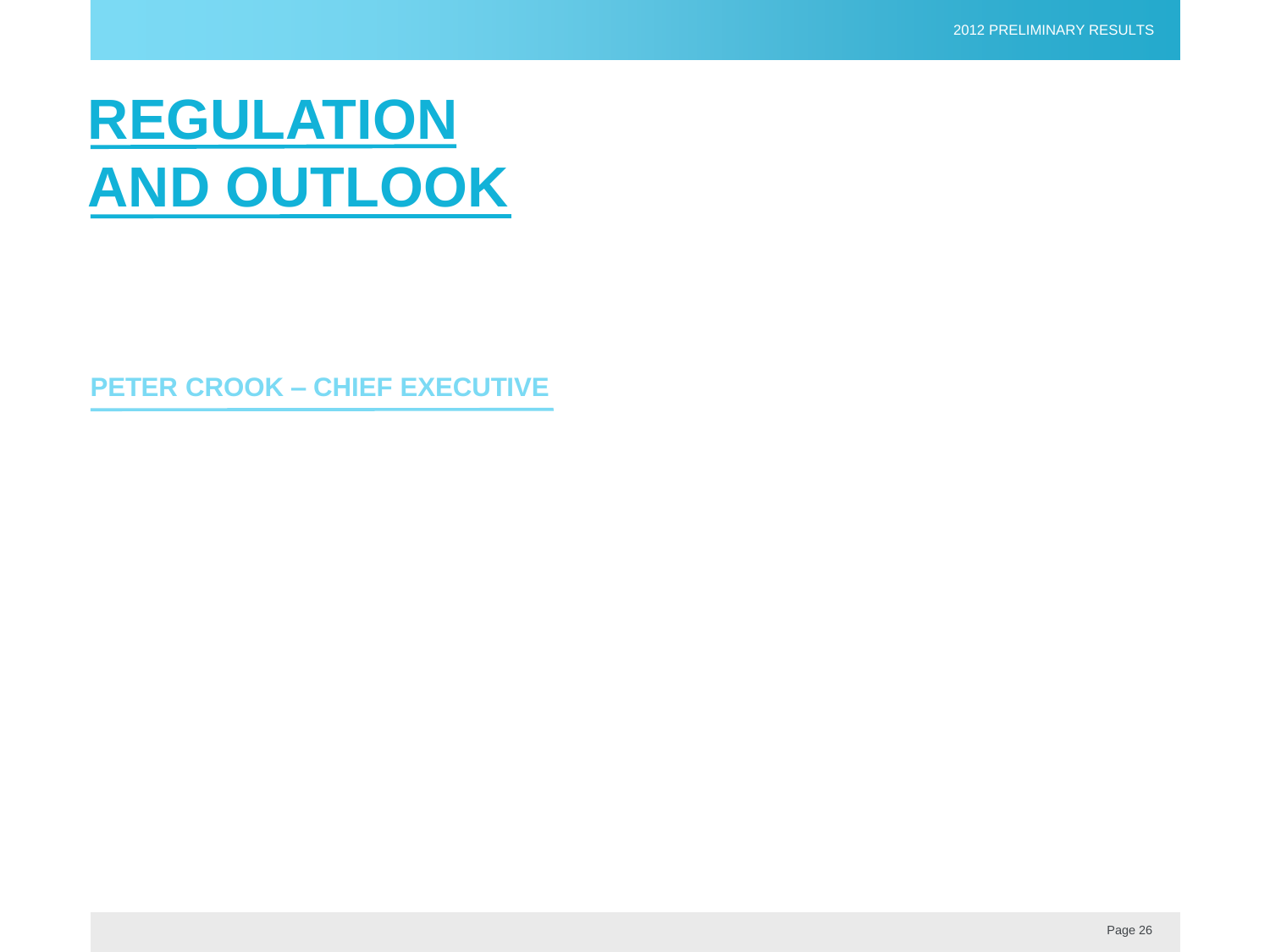#### **REGULATORY UPDATE**

- Transfer of responsibility for consumer credit regulation from OFT to FCA is expected to be confirmed in 2013 and take place in 2014:
	- Number of important issues to be resolved, including how CCA regime will be transformed to a rules-based environment
	- Government amended Financial Services Bill to make explicit the power of FCA to limit loan charges although this does not augment regulator's existing powers
- Delayed final report from Bristol University Personal Finance Research Centre study into a variable cap on total cost of credit is due to be published shortly
- Final guidance on joint consultation between FSA/OFT on payment protection products was published in January 2013:
	- Broadly consistent with previous guidance
	- Applies to insurance and non-insurance products, including Vanquis Bank's ROP product
	- Clarifies disclosure around cost of payment protection products
	- Vanquis Bank's practice is to comply fully with all legislation and related guidance
	- May result in some modest reduction in customer take-up of ROP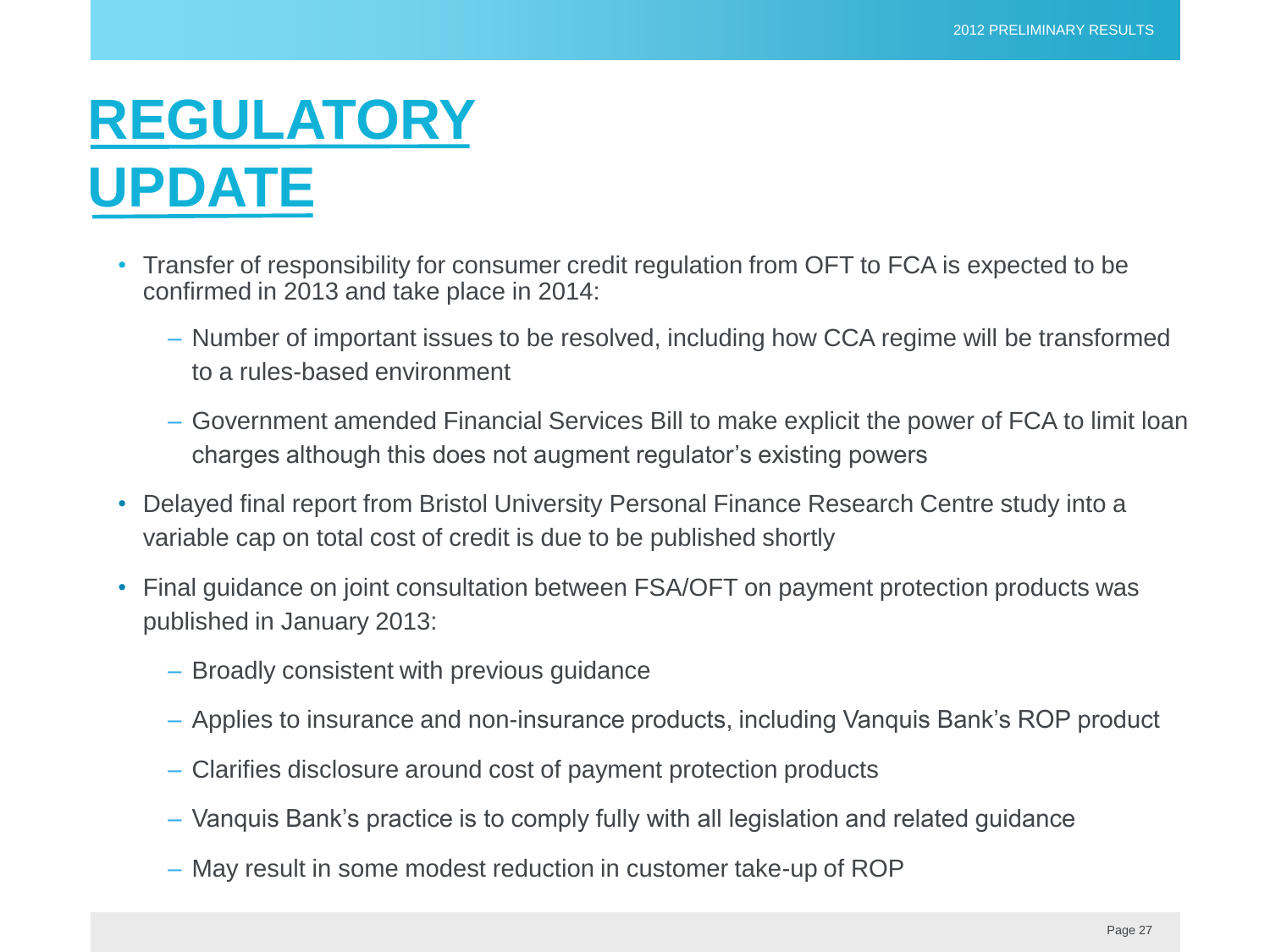#### **CCD BUSINESS DEVELOPMENT**

- Stepping up agenda designed to bolster medium-term growth
	- Expansion of geographic footprint
	- Developing product proposition
	- TV advertising
	- Increasing effectiveness of field organisation
	- Investment in IT
- Supported by three important senior management appointments:
	- Mark Stevens (ex-Leeds Building Society, Apax) Commercial Director
	- Sarah Dickins (ex-Asda) HR Director
	- Andy Parkinson (ex-BrightHouse) Director of Field Operations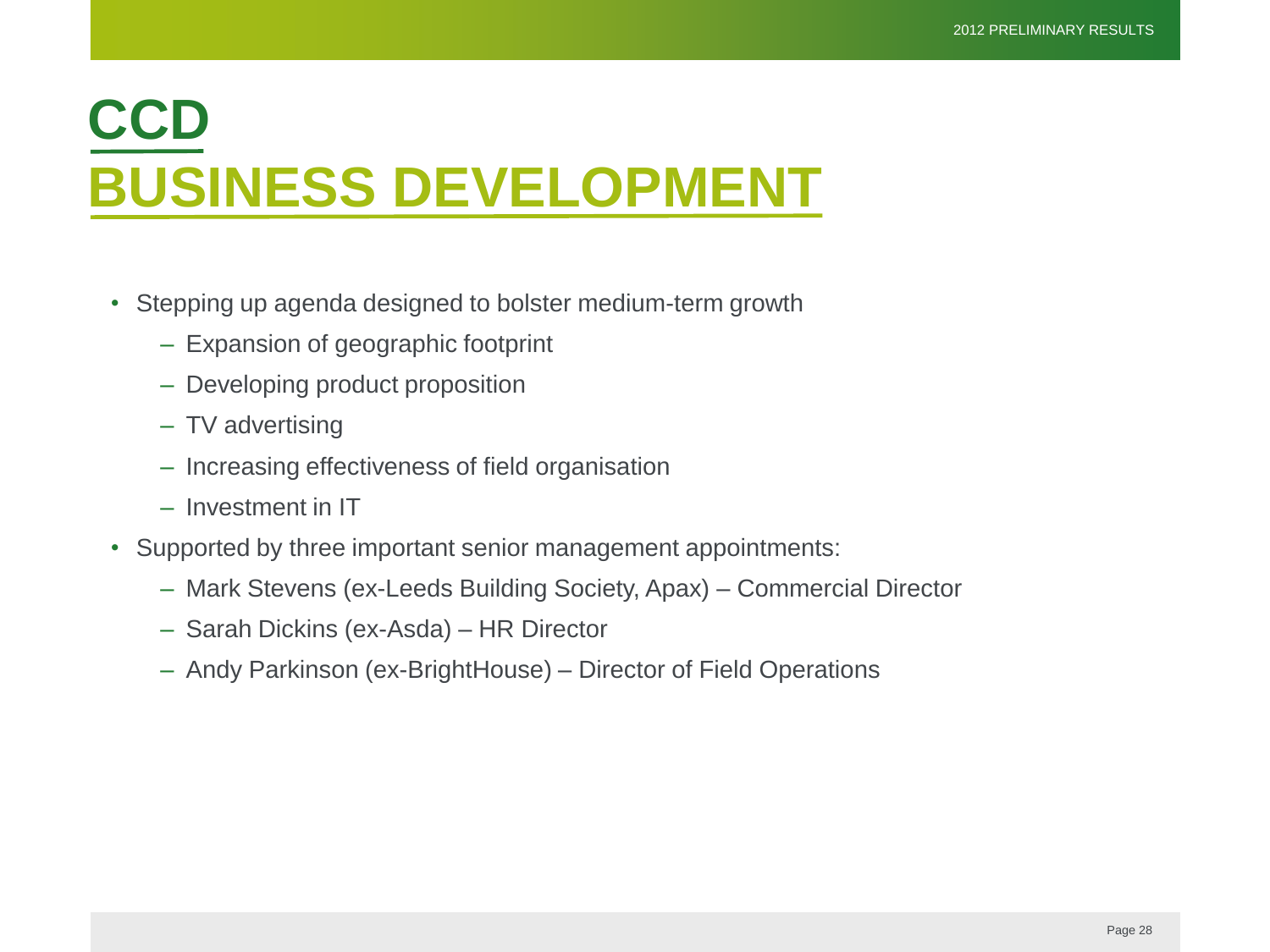### **VANQUIS BANK UK MEDIUM-TERM POTENTIAL**

- Growth in Vanquis Bank over last two years has exceeded plan
- Greater penetration of target market due to enhanced marketing
- Demand for non-standard credit cards expected to remain strong
- Revised assessment of medium-term potential:
	- Serving between 1.3m and 1.5m customers
	- Up from previous assessment of between 1.0m and 1.2m
	- No change to assessment of average balance of between £800 and £1,000
- Medium-term rate of growth will be dictated by:
	- Economic conditions
	- Emergence of competition
	- Continued strict financial objective of maintaining a post-tax ROE of 30%
- Vanquis Bank also continues to explore product extension in the UK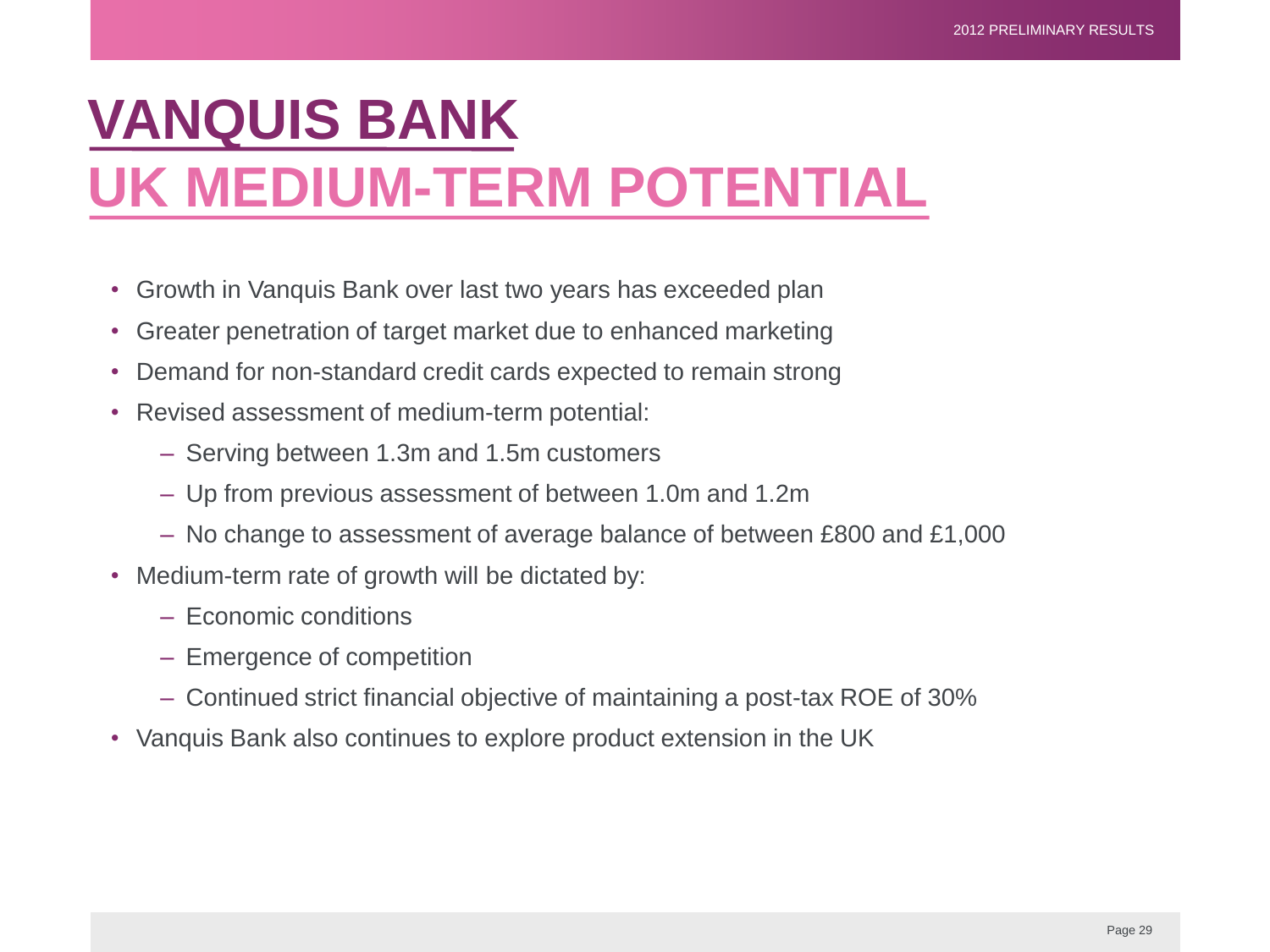#### **VANQUIS BANK POLAND**

- Progress to date:
	- First cards issued in June through a single, regional broker
	- Product proposition well received by customers
	- Polish website went live for applications in September
	- Further distribution added through national broker in December
	- Business platform operating successfully
	- Sufficient business now being written to develop bespoke credit tools which are a prerequisite for moving business to scale
- 9,000 customers with a receivables book of £1.8m at end of 2012
- Pilot is progressing in line with management's plans
- Costs in 2012 amounted to £3.3m in line with previous guidance
- Firm conclusions on the pilot are expected to be reached by the half year
- Expecting further costs of c.£3m in first half of 2013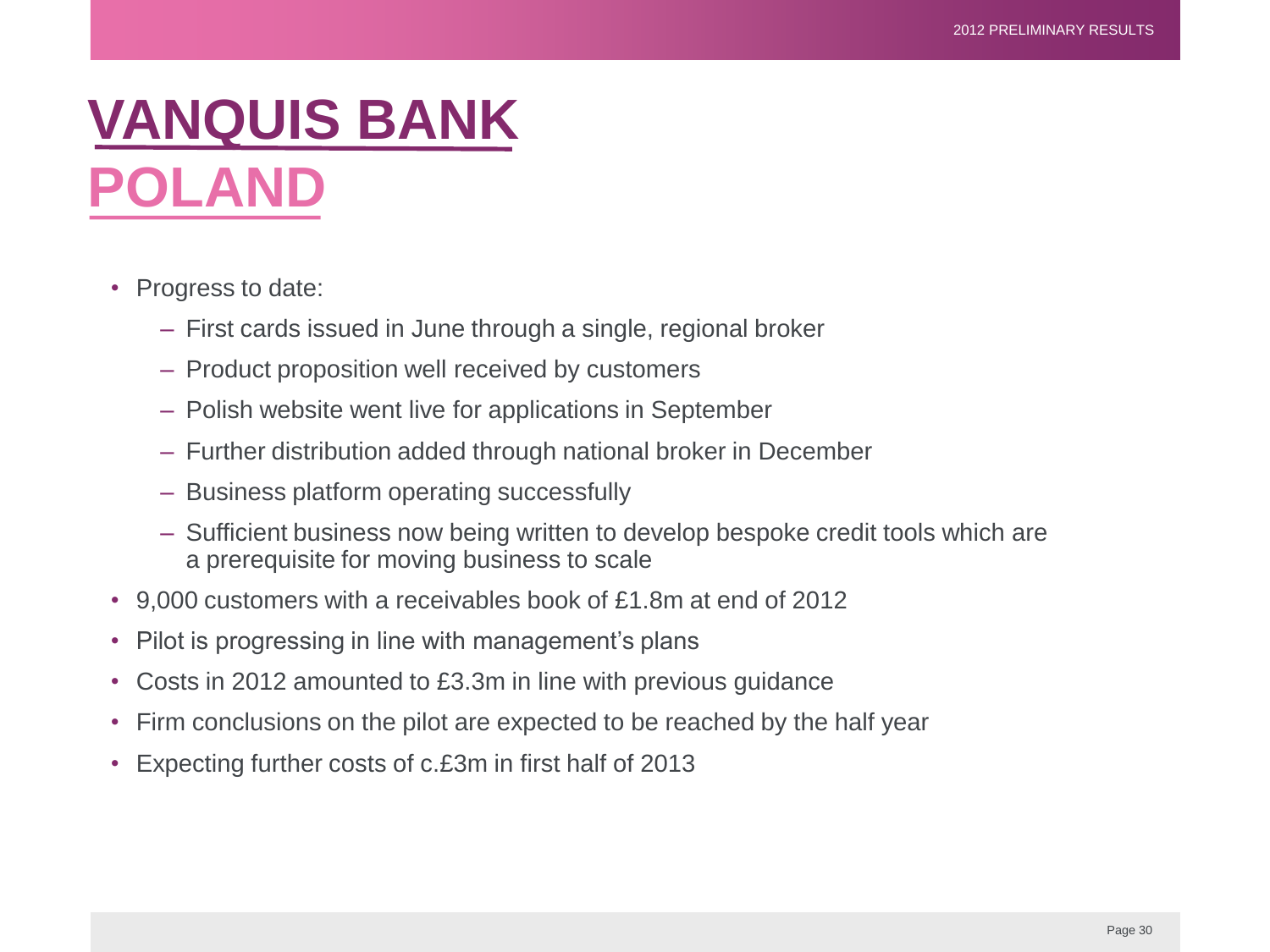#### **GROUP INVESTMENT CASE**

- Non-standard credit market will remain domain of specialists
- Attractive business model:
	- Home credit business has opportunities for sustainable growth
	- Strong, profitable and capital generative growth in Vanquis Bank
- Resilient to current market conditions and regulatory environment
- Excellent UK credit card platform, channels to market and credit expertise capable of being exported into other territories
- Highly skilled and experienced management teams
- High ROE businesses which are very capital generative
	- Supports a high and sustainable distribution policy
- Robust balance sheet and prudent funding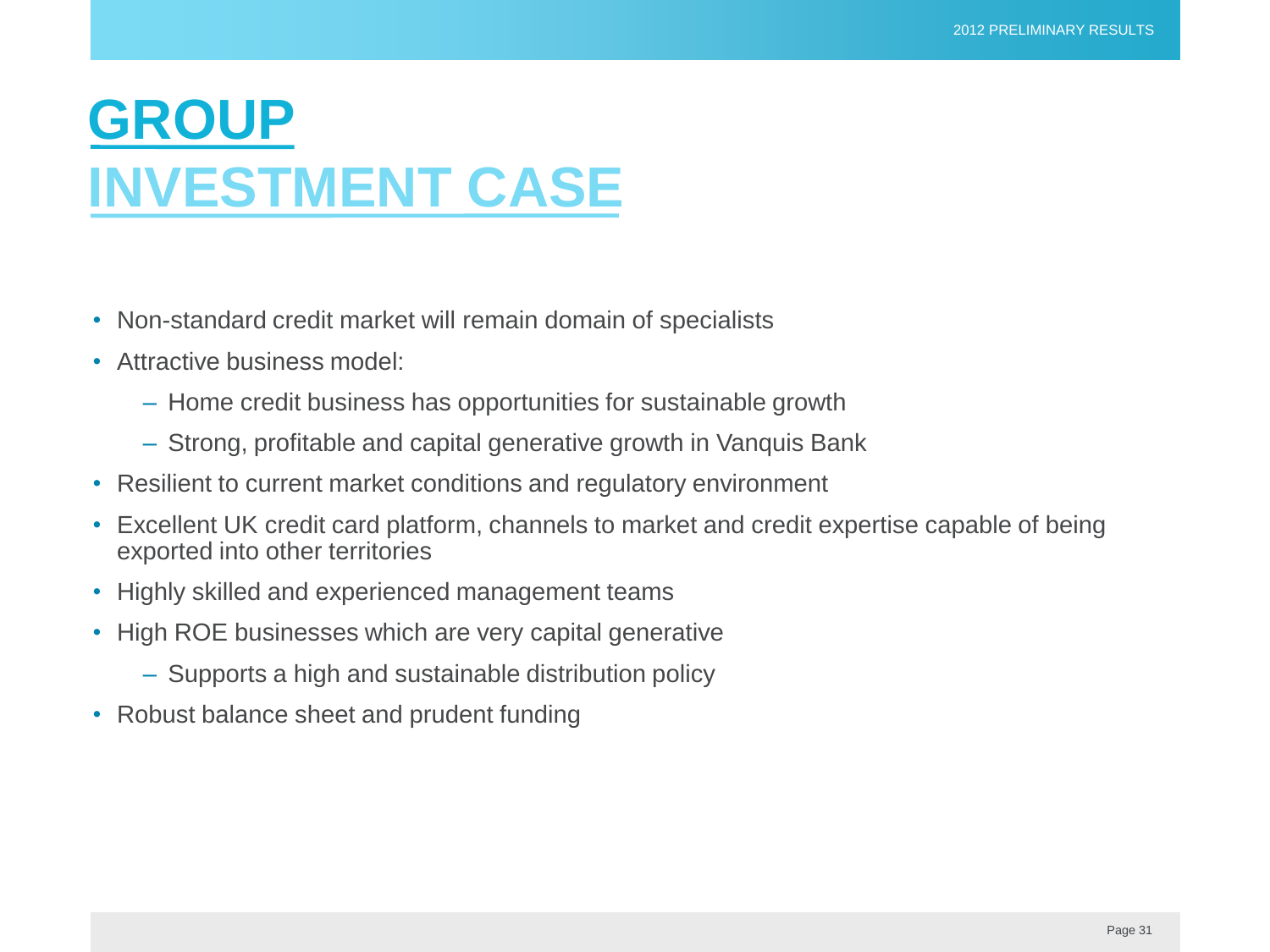#### **OUTLOOK**

- Group's funding and liquidity position is strong, allowing it to meet contractual debt maturities and accommodate in full its growth plans into 2015
- Focus in 2013:
	- CCD will execute against agenda to bolster medium-term growth prospects and business effectiveness, even if near-term market conditions remain unhelpful
	- Vanquis Bank UK will continue to invest in its customer acquisition programme whilst delivering strong margins.
- Strict credit standards will be maintained
- Pilot credit card operation in Poland progressing to plan and expected to reach a conclusion by the half year
- First two months of 2013 have seen a sound collections performance in CCD and a strong start to the year by Vanquis Bank
- Group expects to make further good progress in 2013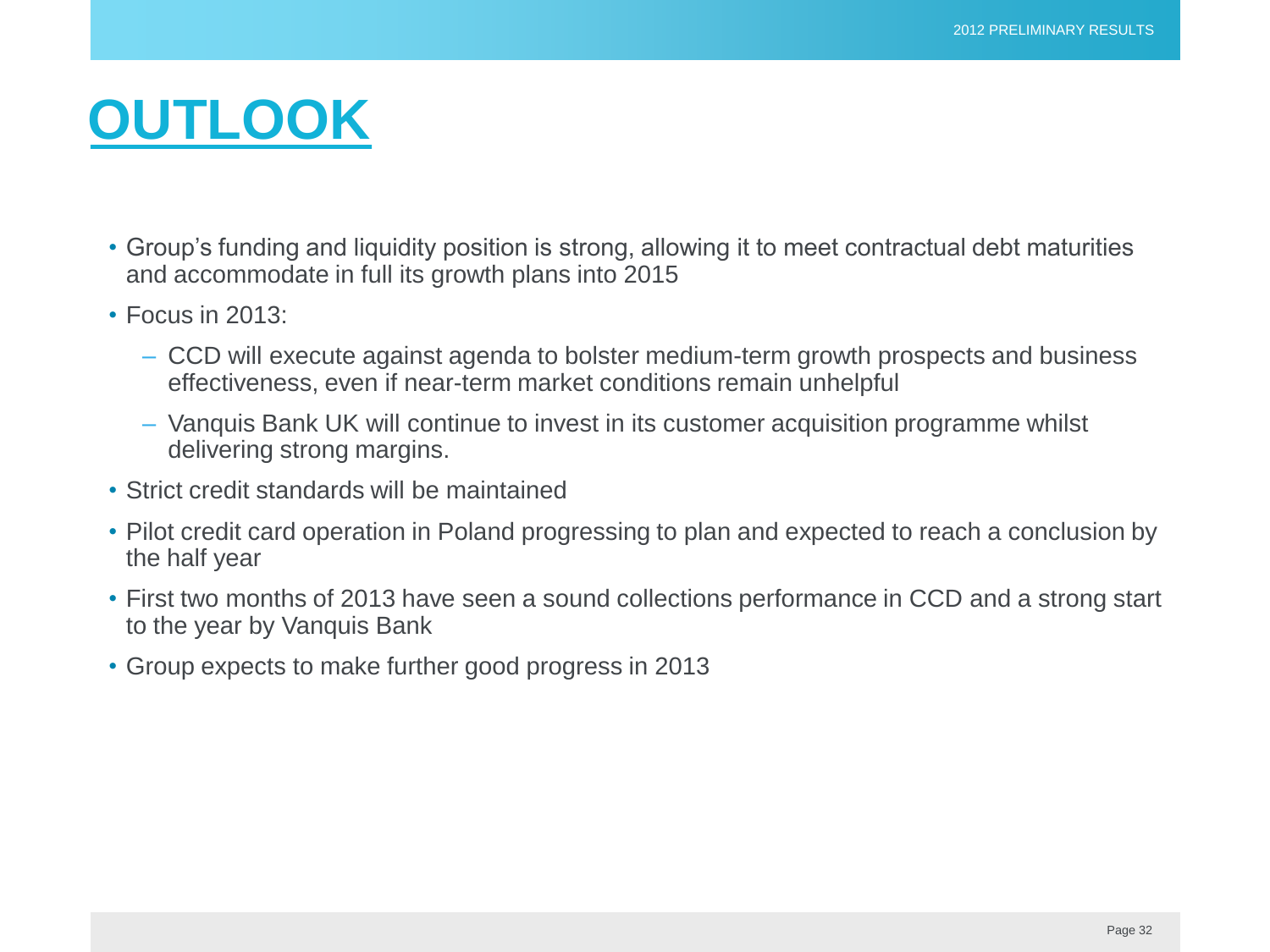#### **QUESTIONS?**